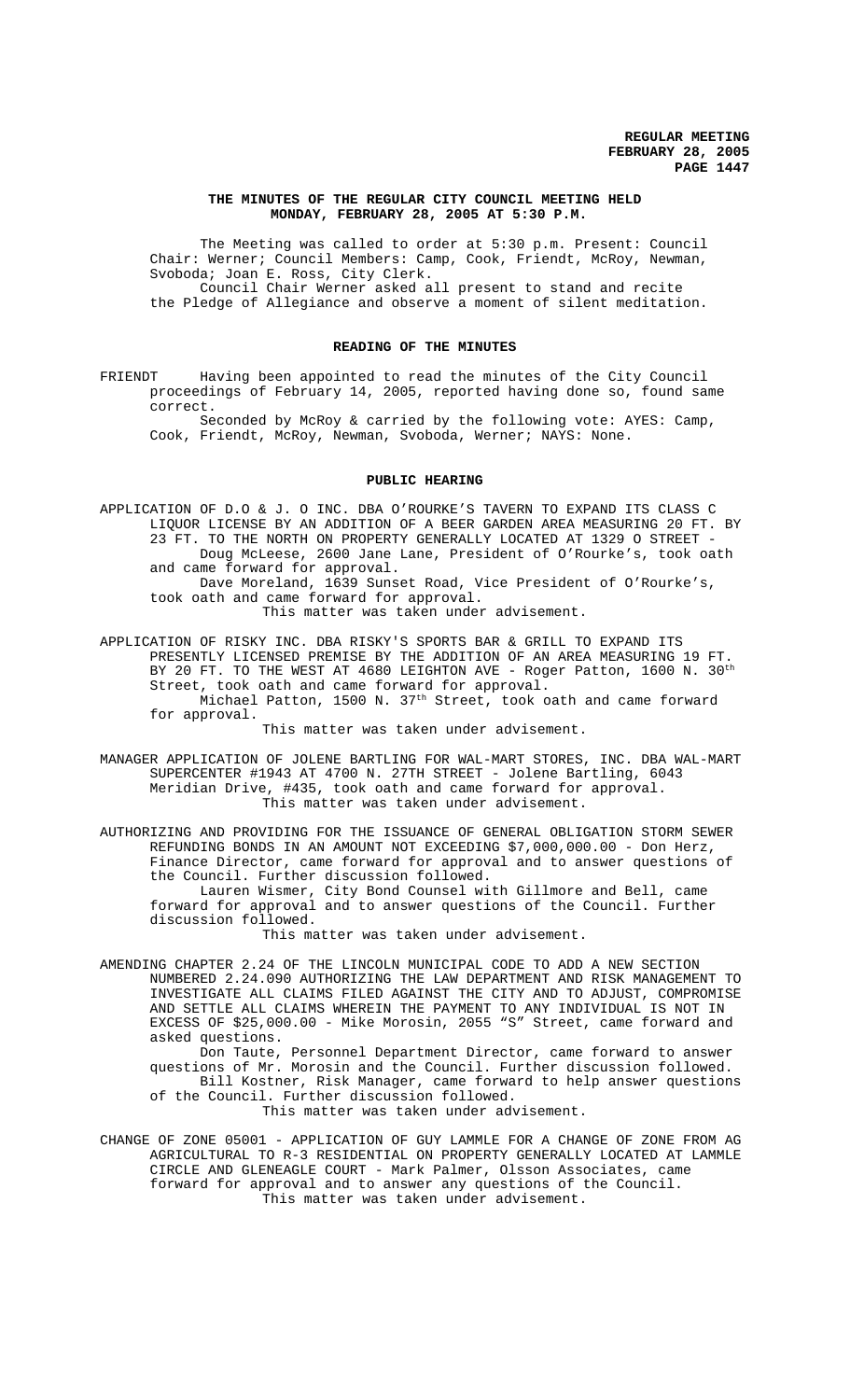APPROVING A RESOLUTION DIRECTING THE SUBMISSION OF A PROPOSED GENERAL OBLIGATION BOND ISSUE NOT TO EXCEED \$9,950,000.00 FOR CONSTRUCTION OF IMPROVEMENTS TO THE CITY'S STORM SEWER AND DRAINAGE SYSTEM AT THE GENERAL ELECTION TO BE HELD MAY 3, 2005 - Don Herz, Finance Director, came forward for approval and to answer questions of the Council. Further discussion followed. Lauren Wismer, City Bond Counsel with Gillmore and Bell, came forward for approval and to answer questions of the Council. Further discussion followed. Nicole Fleck-Tooze, Public Works & Utilities, came forward to answer questions of the Council. Further discussion followed. Danny Walker, 427 "E" Street, came forward to express his concerns and gave suggestions. Mark Wullschleger, Director of Urban Development, came forward for approval and to answer questions of the Council. Further discussion followed. Nicole Fleck-Tooze, Public Works & Utilities, came forward again to help answer questions of the Council. Further discussion followed. This matter was taken under advisement. APPROVING AN UPDATED MASTER PLAN FOR WOODS PARK - Lynn Johnson, Parks & Recreation Director, came forward for approval and he also gave a presentation of the master plan. Further discussion followed. Barbara Bauer, 1224 S.  $8<sup>th</sup>$  Street, came forward in support. Further discussion followed. Danny Walker, 427 "E" Street, came forward in opposition. Bob Hall, 800 Lakewood Drive, came forward in support. Karen Vogeley, 3535 Frost Court, came forward in opposition. Jim Jensen, 5701 S. 30<sup>th</sup> Street, came forward in support. Further discussion followed. Corey Cashmere, 221 S. 29<sup>th</sup> Street, came forward in opposition. Further discussion followed. Jason Eden, 6147 NW 12<sup>th</sup> Street, Manager of Woods Park Tennis Center, came forward in support. Further discussion followed. Randall Smith, 705 S. 32nd Street, came forward in opposition. Erin Schmit, 340 S. 40<sup>th</sup> Street, came forward in opposition. Tom Massey, 3404 "M" Street, came forward in opposition. Deb Bailey, 7430 S. 37<sup>th</sup> Street, came forward in opposition. Susan Miller Schoen, 332 S. 29<sup>th</sup> Street, came forward in opposition. Becky Martin, 338 S. 29<sup>th</sup> Street, came forward in opposition. Jean Chicoine, 629 S. 27<sup>th</sup> Street, came forward in opposition. Dick Patterson, 230 S. 29th Street, came forward in opposition. Mary Ellen Ducey, 3101 "N" Street, came forward in opposition. Further discussion followed. Michael James, 145 S. 28th Street, President of Woods Park Neighborhood Association, came forward in opposition. Further discussion followed. Gunter Hofmann, 218 S. 29<sup>th</sup> Street, came forward in opposition. Vernon Forbes, 602 S.  $32^{\text{nd}}$  Street, came forward in opposition. Fred Freytag, 530 S. 38<sup>th</sup> Street, came forward in opposition. Sandra Johnson, 639 S. 30<sup>th</sup> Street, came forward in opposition. Ron Cerny, 434 S. 28<sup>th</sup> Street, came forward in opposition. Brandon Koll, 310 S. 30<sup>th</sup> Street, came forward in opposition. Jeff Schoch, 739 W. Leon Drive, President of the Tennis Association, came forward in support. Joseth Moore, 1410 S. 26<sup>th</sup> Street, came forward in support. Ed Patterson, 2103 "Q" Street, came forward in opposition. Mike Morosin, 2055 "S" Street, came forward in opposition. Jeff Keough, 3414 J Street, came forward in opposition. This matter was taken under advisement. TOOK BREAK 8:00 P.M. **RECONVENED 8:20 P.M.** RECONVENED 8:20 P.M.

SPECIAL PERMIT 04073 - APPLICATION OF ST. MONICA'S HOME FOR AUTHORITY TO OPERATE A 14,000 SQ. FT. HEALTH CARE FACILITY FOR UP TO 24 RESIDENTS, CONSISTING OF INPATIENT AND OUTPATIENT THERAPY, COUNSELING AND REHABILITATION SERVICES, ON PROPERTY GENERALLY LOCATED AT WEDGEWOOD DRIVE AND LAKEWOOD DRIVE, WITH REQUESTED WAIVERS TO THE REQUIRED LANDSCAPING IN THE FRONT AND SIDE YARDS AND TO ALLOW PARKING IN THE FRONT YARD - Tom Huston, 233 S. 13th Street, Attorney, came forward for approval. Further discussion followed.

This matter was taken under advisement.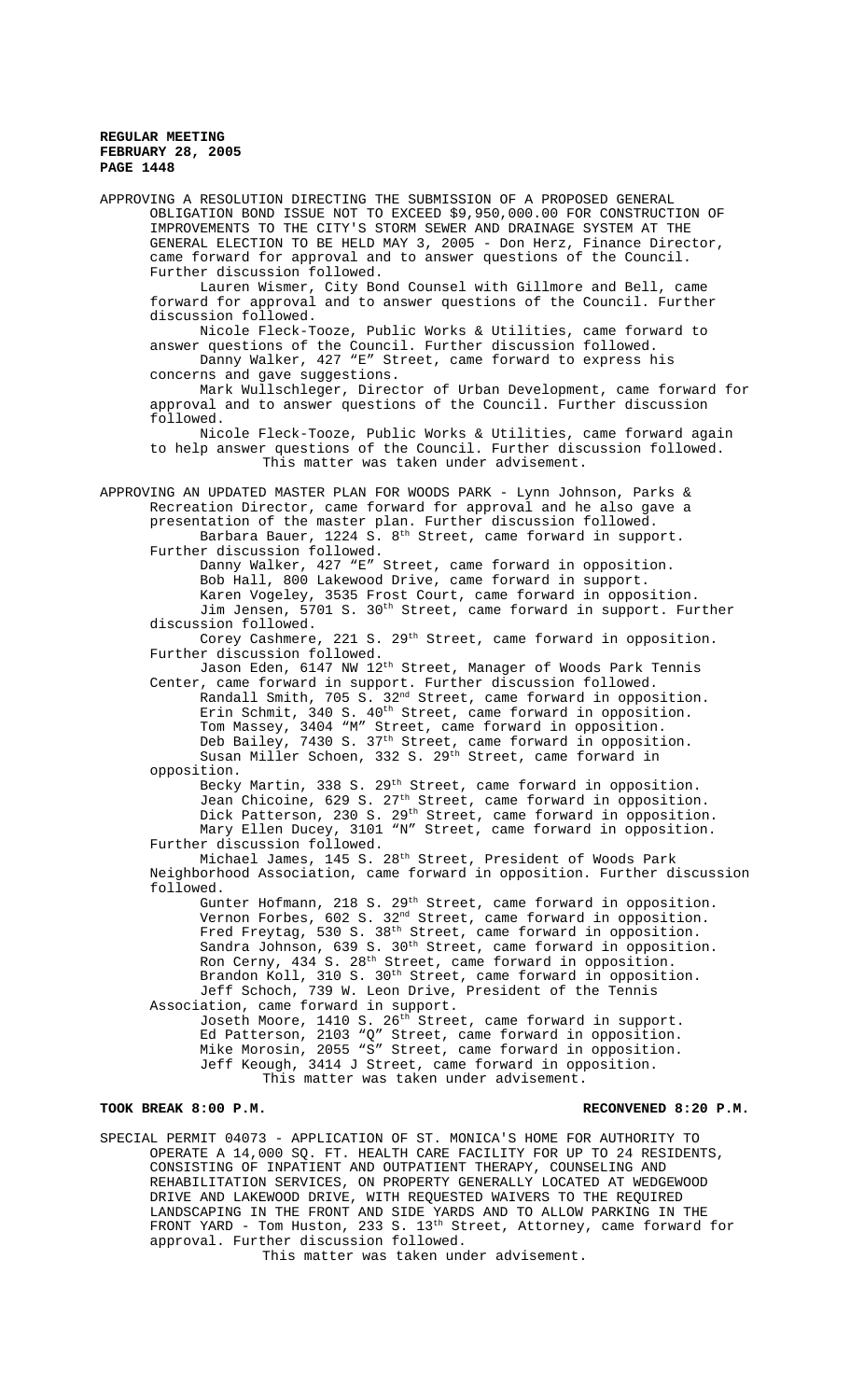APPROVING AN AMENDMENT TO THE ANTELOPE VALLEY REDEVELOPMENT PLAN FOR THE EAST DOWNTOWN HOTEL REDEVELOPMENT AREA INCLUDING THE ACQUISITION, DEMOLITION AND REDEVELOPMENT OF PROPERTY BOUNDED ON THE WEST BY N. 17TH STREET, ON THE NORTH BY Q STREET, ON THE EAST BY N. 18TH STREET, AND ON THE SOUTH BY P STREET - Mayor Coleen Seng, came forward to state that she fully supports this resolution and she then expressed the benefits of this development. She also offered an amendment for the Council to use that would eliminate the provisions of eminent domain.

Dallas McGee, Urban Development Department, came forward in support and to help answer questions of the Council. Further discussion followed.

Mark Wullschleger, Director of Urban Development Department, came forward in support and to help answer questions of the Council. Further discussion followed.

Jeff Cole, Urban Development Department, came forward in support and to help answer questions of the Council. Further discussion followed.

Dr. Prem Paul, with the University of Nebraska, came forward in support. Further discussion followed.

Danny Walker, 427 "E" Street, came forward in opposition. Further discussion followed.

Sheldon Kushner, 1632 Old Farm Road, came forward in support. Further discussion followed.

Barbara Bauer, 1224 S 8<sup>th</sup> Street, came forward in opposition. Further discussion followed.

Doug Lienemann, 3336 Crestridge Road, President of Lincoln Haymarket Development Corporation, came forward in support. Further discussion followed.

Jerry Kosch, David City, NE, came forward in opposition. Polly McMullen, Downtown Lincoln Association, came forward in support. Further discussion followed.

Judith Andre, 124 S. 9<sup>th</sup> Street, Apt. A, Owner of Mission Arts Building, came forward in opposition.

Ed Swotek, 1235 "N" Street, Senior Vice Tech of TierOne Bank, came forward in support.

Richard Esquivel, 733 W. Cuming Street, came forward in opposition. Further discussion followed.

Joseth Moore, 1410 S. 26<sup>th</sup> Street, came forward in support. Dean Hillhouse, 9111 Swing Circle, came forward in opposition. Further discussion followed.

Tom Lorenz, Manager of Pershing Center, came forward in support. Bob Hall, 800 Lakewood Drive, came forward in opposition. Further discussion followed.

Kent Seacrest, 1111 Lincoln Mall, Attorney, came forward in support.

Charlie Swingle, 2800 Woods Blvd, #703, came forward in opposition.

Jane Stricker, 1219 "P" Street, Owner of Foot Loose Store, came forward in support.

Mike Morosin, 2055 "S" Street, came forward in opposition. Further discussion followed.

Joe Hampton, 1660 S. 70<sup>th</sup> Street, came forward in support.

Bob Pickering, 7711 S. Hazelwood Drive, with Pickering Automotive, came forward in opposition. Further discussion followed.

### TOOK BREAK 11:05 P.M. **RECONVENED 11:15 P.M.**

Delores Lintel, 5600 Cloudburst Lane, came forward in support.

Dale Radebaugh, 3730 "N" Street, came forward in opposition. Kent Thompson, 2930 Ridgeline Road, came forward in support. Further discussion followed.

Travis Fentiman, 7245 Englewood Drive, came forward in opposition. Wendy Birdsall, Lincoln Convention & Visitors Bureau, came forward in support.

Pat Henry, 1460 Buckingham Drive, came forward in opposition. Bruce Bohrer, 1135 "M" Street, with Lincoln Chamber of Commerce, came forward in support.

Avery Pickering Jr., 1744 "P" Street, with Pickering Automotive, came forward in opposition.

Dale Nordyke, 960 S. Cotner Blvd, came forward in support. Jodi Stark, 1201 Clearview Blvd, with Pickering Automotive, came forward in opposition.

Bob Hampton, 5515 S. 96<sup>th</sup> Street, came forward in support. Walt Bleich, 1062 "Y" Street, came forward in opposition. Terry Uland, 4210 S. 37th Street, Director of Neighborhoods Inc, came forward in support.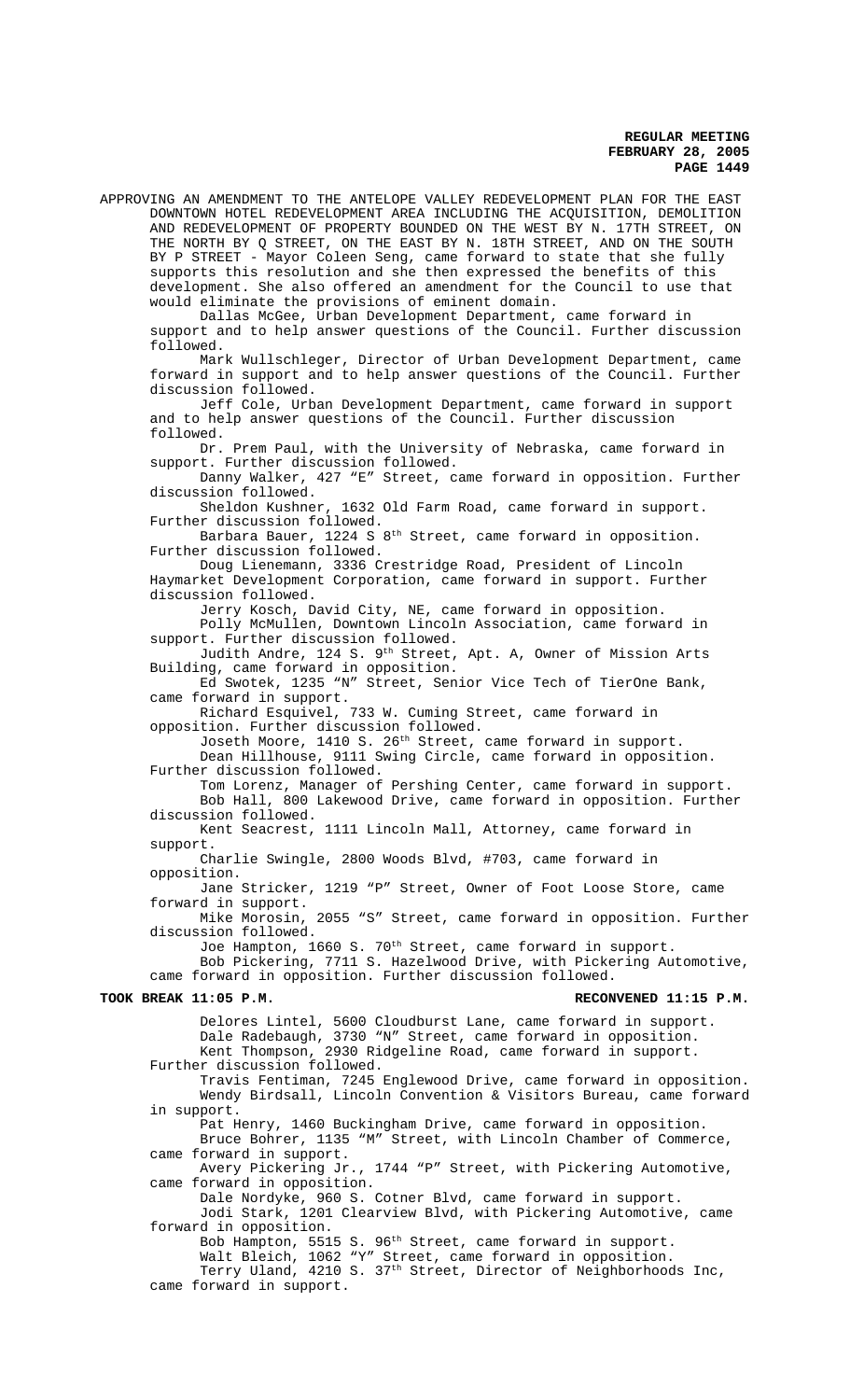Ron Brown, 1217 Twin Ridge Road, came forward in opposition. Estel Schroeder, 3300 N. 176th Street, came forward in opposition. Teresa Pickering, 7711 S. Hazelwood Drive, with Pickering Automotive, came forward in opposition. Sean Wieting, 230 N. 17th Street, Owner of Samurai Sam's, forward in opposition. Further discussion followed. Arica Wieting, 230 N. 17<sup>th</sup> Street, Owner of Samurai Sam's, came forward in opposition. Ed Patterson, 2703 "Q" Street, 2108 "Q" Street, came forward in opposition. Richard Halvorsen, 6311 Inverness Road, came forward in opposition.

Laure Yoakum, 5540 Locust Street, came forward in opposition. Mark Hunzeker, 1045 Lincoln Mall, Suite 200, Attorney, came forward representing Samurai Sam's, Miracle Mile Motors, and Whitehead Oil, in opposition. Further discussion followed.

Scott Crippen, 1249 Butler Avenue, came forward in opposition. Dana Roper, City Attorney, came forward to answer questions of the Council. Further discussion followed.

Dallas McGee, Urban Development Department, came forward to answer questions of the Council. Further discussion followed. This matter was taken under advisement.

### **\*\* END OF PUBLIC HEARING \*\***

**TOOK BREAK 1:20 A.M. RECONVENED 1:25 A.M.**

## **MISCELLANEOUS BUSINESS**

Jan Karst, 1403 E. Street, #302, came forward and stated her opinion regarding the smoking ban. She feels it should be a 40%/60% smoking ban.

This matter was taken under advisement.

Katie Kohls, 2535 R Street, a waitress at Critters came forward to state that her income from tips has been less than usual. She feels this is due to the public smoking ban.

This matter was taken under advisement.

Linda Mueller, 3921 Village Court, came forward and stated her opinion regarding the smoking ban. She feels that revenues has went down due to the smoking ban.

This matter was taken under advisement.

Judith Kurr, 2916 S. 12<sup>th</sup> Street, came forward and stated her opinion regarding the smoking ban. This matter was taken under advisement.

# **COUNCIL ACTION**

# **LIQUOR RESOLUTIONS**

APPLICATION OF D.O & J. O INC. DBA O'ROURKE'S TAVERN TO EXPAND ITS CLASS C LIQUOR LICENSE BY AN ADDITION OF A BEER GARDEN AREA MEASURING 20 FT. BY 23 FT. TO THE NORTH ON PROPERTY GENERALLY LOCATED AT 1329 O STREET - CLERK read the following resolution, introduced by Jon Camp, who moved its adoption for approval:<br>A-83212 BE IT RESOLVED by the

BE IT RESOLVED by the City Council of the City of Lincoln, Nebraska:

That after hearing duly had as required by law, consideration of the facts of this application, the Nebraska Liquor Control Act, and the pertinent City ordinances, the City Council recommends that the application of D.O. & J.O Inc. dba O'Rourke's Tavern to expand its licensed premises by the addition of an outside beer garden area measuring 20' by 23' t the north of the presently licensed premises located at 1329 "O" Street, Lincoln, Nebraska, be approved with the condition that the premise complies in every respect with all city and State regulations.

BE IT FURTHER RESOLVED that the City Clerk is directed to transmit a copy of this resolution to the Nebraska Liquor Control Commission. Introduced by Jon Camp

Seconded by Friendt & carried by the following vote: AYES: Camp, Cook, Friendt, McRoy, Newman, Svoboda, Werner; NAYS: None.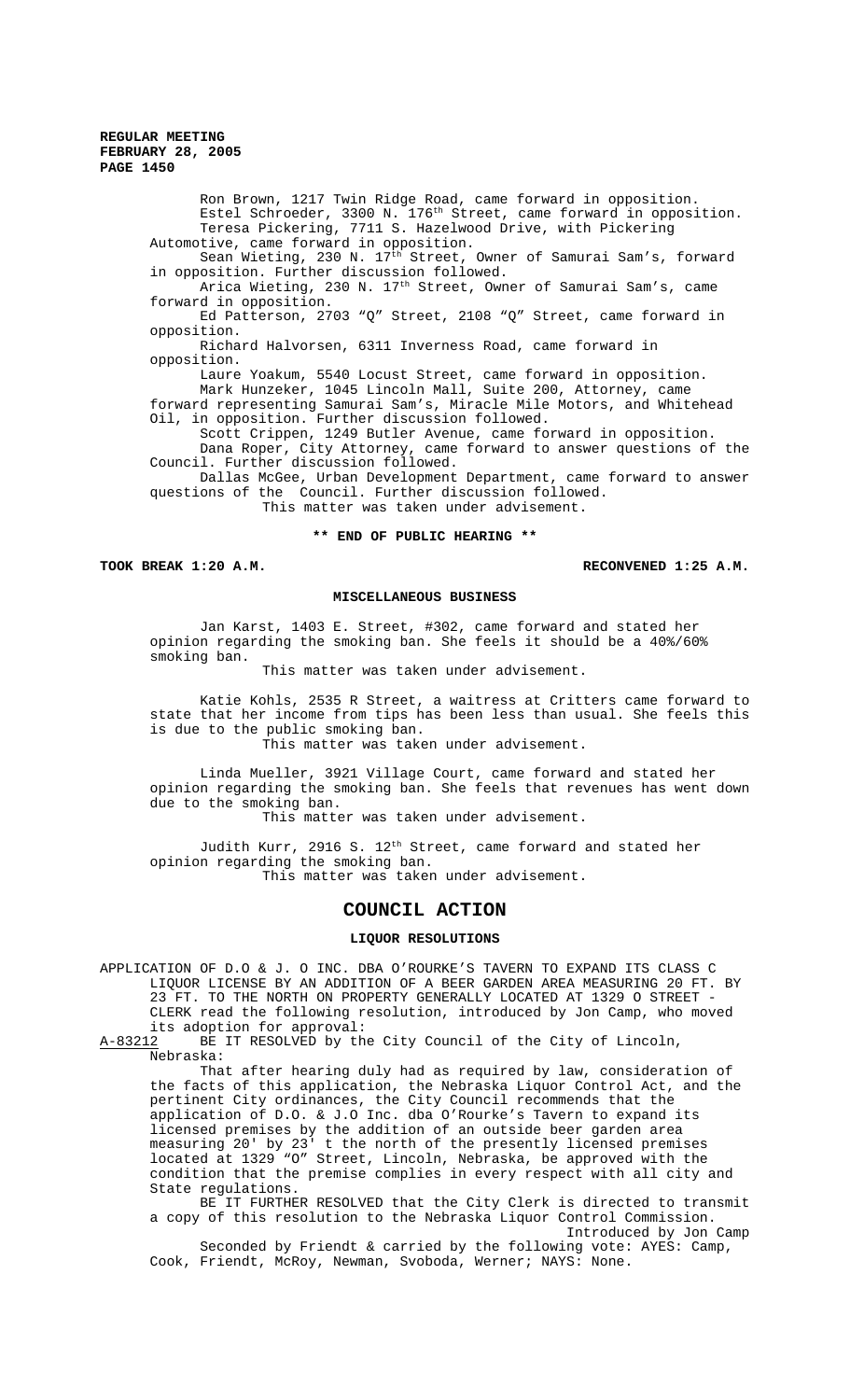APPLICATION OF RISKY INC. DBA RISKY'S SPORTS BAR & GRILL TO EXPAND ITS PRESENTLY LICENSED PREMISE BY THE ADDITION OF AN AREA MEASURING 19 FT. BY 20 FT. TO THE WEST AT 4680 LEIGHTON AVE - CLERK read the following resolution, introduced by Patte Newman, who moved its adoption for approval:

A-83213 BE IT RESOLVED by the City Council of the City of Lincoln, Nebraska:

That after hearing duly had as required by law, consideration of the facts of this application, the Nebraska Liquor Control Act, and the pertinent City ordinances, the City Council recommends that the application of Risky Inc. dba Risky's Sports Bar & Grill to expand its licensed premises by the addition of an outdoor area measuring 19 ft. by 20 ft. to the west of the presently licensed premises located at 4680 Leighton Avenue, Lincoln, Nebraska, be approved with the condition that the premise complies in every respect with all City and State regulations.

BE IT FURTHER RESOLVED that the City Clerk is directed to transmit a copy of this resolution to the Nebraska Liquor Control Commission. Introduced by Patte Newman

Seconded by McRoy & carried by the following vote: AYES: Camp, Cook, Friendt, McRoy, Newman, Svoboda, Werner; NAYS: None.

MANAGER APPLICATION OF JOLENE BARTLING FOR WAL-MART STORES, INC. DBA WAL-MART SUPERCENTER #1943 AT 4700 N. 27TH STREET - CLERK read the following resolution, introduced by Patte Newman, who moved its adoption for approval:

A-83214 WHEREAS, Wal-Mart Stores, Inc. dba Wal-Mart Supercenter #1943 located at 4700 N. 27<sup>th</sup> Street, Lincoln, Nebraska has been approved for a Retail Class "D" liquor license, and now requests that Jolene Bartling be named manager;

WHEREAS, Jolene Bartling appears to be a fit and proper person to manage said business.

NOW, THEREFORE, BE IT RESOLVED by the City Council of the City of Lincoln, Nebraska:

That after hearing duly had as required by law, consideration of the facts of this application, the Nebraska Liquor Control Act, and the pertinent City ordinances, the City Council recommends that Jolene Bartling be approved as manager of this business for said licensee. The City Clerk is directed to transmit a copy of this resolution to the Nebraska Liquor Control Commission.

Introduced by Patte Newman Seconded by Camp & carried by the following vote: AYES: Camp, Cook, Friendt, McRoy, Newman, Svoboda, Werner; NAYS: None.

# ORDINANCES - 2<sup>ND</sup> READING & ASSOCIATED RESOLUTIONS

- AUTHORIZING AND PROVIDING FOR THE ISSUANCE OF GENERAL OBLIGATION STORM SEWER REFUNDING BONDS IN AN AMOUNT NOT EXCEEDING \$7,000,000.00 - CLERK read an ordinance, introduced by Glenn Friendt, authorizing and providing for the issuance of General Obligation Storm Sewer Refunding Bonds in an amount not exceeding \$7,000,000.00, the second time.
- ADOPTING THE SUPPLEMENTS TO THE LINCOLN MUNICIPAL CODE DATED JUNE, 2004 AND DECEMBER 2004 AS PART OF THE OFFICIAL LINCOLN MUNICIPAL CODE - CLERK read an ordinance, introduced by Glenn Friendt, adopting the supplements to the Lincoln Municipal Code dated June, 2004; and December 2004 as part of the official Lincoln Municipal Code, the second time.
- AMENDING CHAPTER 2.24 OF THE LINCOLN MUNICIPAL CODE TO ADD A NEW SECTION NUMBERED 2.24.090 AUTHORIZING THE LAW DEPARTMENT AND RISK MANAGEMENT TO INVESTIGATE ALL CLAIMS FILED AGAINST THE CITY AND TO ADJUST, COMPROMISE AND SETTLE ALL CLAIMS WHEREIN THE PAYMENT TO ANY INDIVIDUAL IS NOT IN EXCESS OF \$25,000.00 - CLERK read an ordinance, introduced by Glenn Friendt, amending Chapter 2.24 of the Lincoln Municipal Code relating to the Law Department to add a new section numbered 2.24.090 authorizing the Law Department and Risk Management to investigate all claims filed against the City and to adjust, compromise and settle all claims wherein the payment to any individual is not in excess of \$25,000.00, the second time.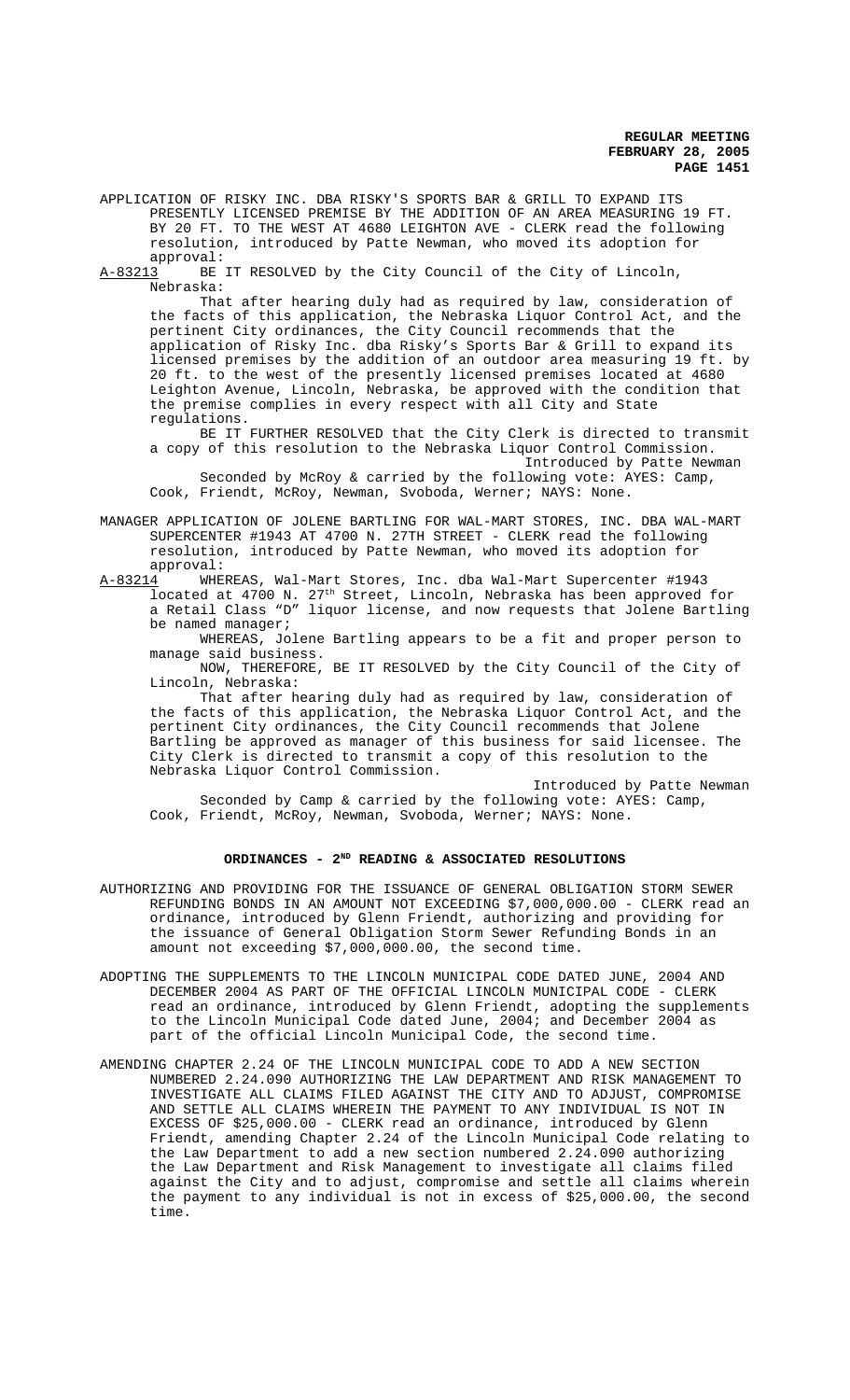CHANGE OF ZONE 05001 - APPLICATION OF GUY LAMMLE FOR A CHANGE OF ZONE FROM AG AGRICULTURAL TO R-3 RESIDENTIAL ON PROPERTY GENERALLY LOCATED AT LAMMLE CIRCLE AND GLENEAGLE COURT - CLERK read an ordinance, introduced by Glenn Friendt, amending the Lincoln Zoning District Maps attached to and made a part of Title 27 of the Lincoln Municipal Code, as provided by Section 27.05.020 of the Lincoln Municipal Code, by changing the boundaries of the districts established and shown thereon, the second time.

# **RESOLUTIONS**

APPROVING A RESOLUTION DIRECTING THE SUBMISSION OF A PROPOSED GENERAL OBLIGATION BOND ISSUE NOT TO EXCEED \$9,950,000.00 FOR CONSTRUCTION OF IMPROVEMENTS TO THE CITY'S STORM SEWER AND DRAINAGE SYSTEM AT THE GENERAL ELECTION TO BE HELD MAY 3, 2005 - CLERK read the following resolution, introduced by Glenn Friendt, who moved its adoption:

A-83215 WHEREAS, in order to fund necessary improvements to and extensions of the City of Lincoln's existing storm sewer and drainage system, it is necessary to issue general obligation bonds and to levy a tax for the payment thereof; and

WHEREAS, it is in the best interests of the City to present the question of the issuance of such bonds and the levying of a tax to pay the same to the electors of the City at the city general election to be held by the City on Tuesday, May 3, 2005.

NOW, THEREFORE, BE IT RESOLVED by the City Council (the "Council") of the City as follows:<br>Section 1. The C

- The Council hereby finds and determines that: a. It is necessary, desirable, advisable and in the best interests of the City to design, engineer, acquire, construct, install, equip and furnish improvements to and extensions of its existing storm sewer and drainage system, which improvements and extensions (collectively, the "Improvements") shall include, but shall not necessarily be limited to, some or all of the improvements and extensions generally described in Attachment 1 appended hereto and made a part hereof by reference.
- b. The estimated cost to the City of completing the Improvements will be not less than \$9,750,000, and in order to finance the cost thereof, it will be necessary for the City to issue its general obligation bonds in the principal amount of not to exceed \$9,950,000, such bonds to be dated at the time of their issuance, and to become due and payable on such dates, bear interest at such rates, and to have such other terms as may be fixed by the City at the time of their issuance.
- c. It will be necessary to cause to be levied and collected annually a tax in addition to all other taxes upon the taxable property in the City sufficient to pay the principal and interest accruing on such general obligation bonds as the same become due.
- d. It is in the best interests of the citizens of the City to present the question of the issuance of such general obligation bonds and the levying of a tax to pay the same to the duly qualified electors of the City at the city general election to be held on Tuesday, May 3, 2005.

Section 2. The following proposition shall be submitted to the qualified electors of the City at the city general election to be held on Tuesday, May 3, 2005.

(FORM OF BALLOT)

STORM SEWER IMPROVEMENT BOND ISSUE

STATE OF NEBRASKA

CITY OF LINCOLN

OFFICIAL BALLOT

CITY GENERAL ELECTION – TUESDAY, MAY 3, 2005.

GENERAL OBLIGATION BONDS

"SHALL THE CITY OF LINCOLN, NEBRASKA, ISSUE ITS GENERAL OBLIGATION BONDS IN THE PRINCIPAL AMOUNT OF NOT TO EXCEED \$9,950,000 FOR THE PURPOSE OF PAYING COSTS INCIDENT TO DESIGNING, ENGINEERING, ACQUIRING, CONSTRUCTING, INSTALLING, EQUIPPING, AND FURNISHING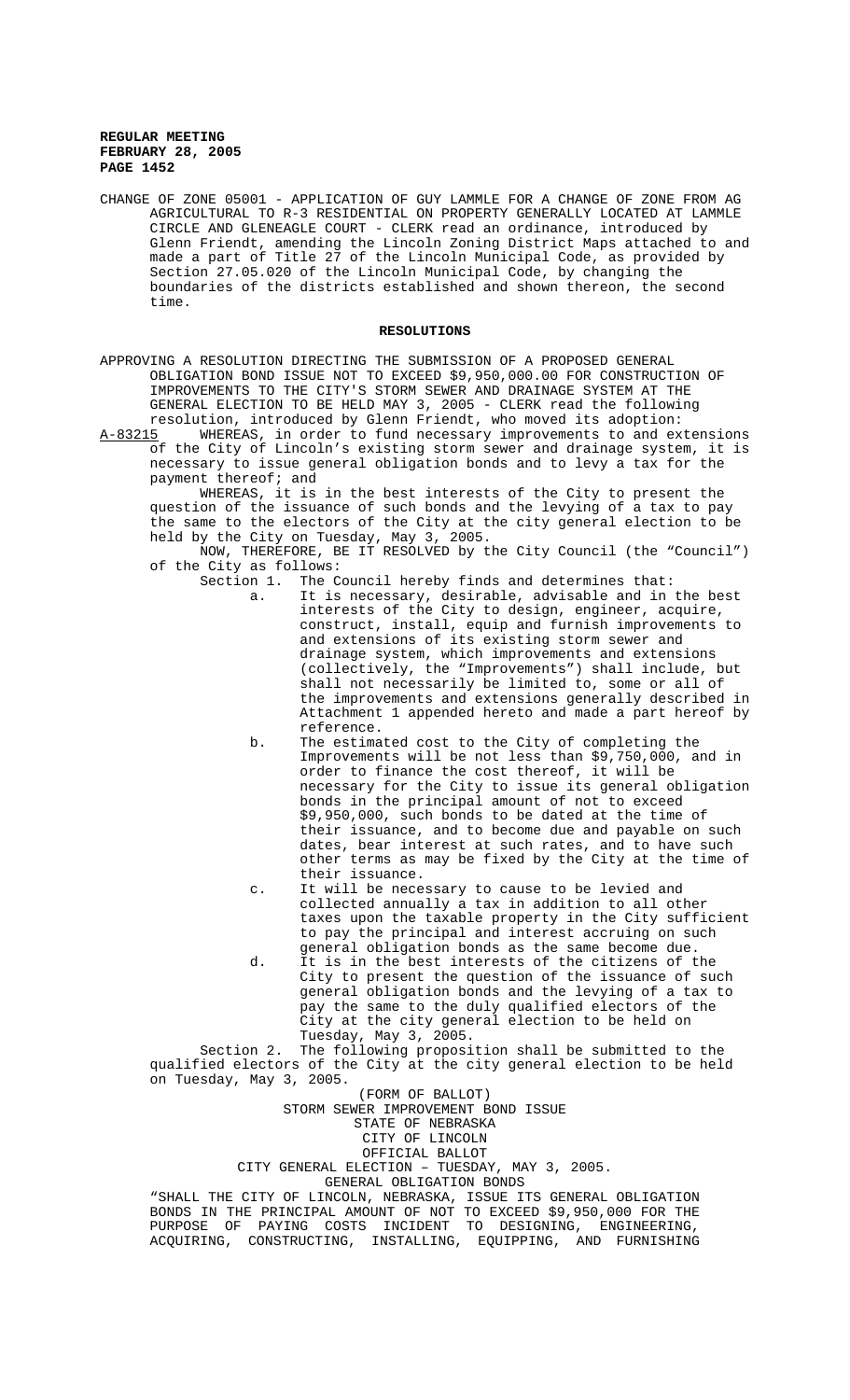IMPROVEMENTS AND EXTENSIONS TO THE CITY'S STORM SEWER AND DRAINAGE SYSTEM; SUCH BONDS TO BE DATED AT THE TIME OF THEIR ISSUANCE AND TO BECOME DUE AND PAYABLE ON SUCH DATES, BEAR INTEREST AT SUCH RATES, AND HAVE SUCH OTHER TERMS AS MAY BE FIXED BY THE CITY AT THE TIME OF THEIR ISSUANCE; AND

"SHALL THE CITY CAUSE TO BE LEVIED AND COLLECTED ANNUALLY A TAX IN ADDITION TO ALL OTHER TAXES UPON THE TAXABLE PROPERTY IN THE CITY SUFFICIENT IN RATE AND AMOUNT TO PAY THE PRINCIPAL OF AND INTEREST ON SAID BONDS AS THE SAME BECOME DUE AND PAYABLE?"

 $\Box$  $\Box$ 

VOTE FOR or AGAINST FOR said General Obligation Bonds and Tax Levy. AGAINST said General Obligation Bonds and Tax Levy.

Voters desiring to vote in favor of the proposition shall mark in the square opposite the words "FOR said General Obligation Bonds and Tax Levy." Voters desiring to vote against the proposition shall mark in the square opposite the words "AGAINST said General Obligation Bonds and Tax Levy."

Section 3. The City Clerk shall cause a notice of said election to be given as provided by Article III, Section 1 of the Charter of the City; and the Mayor shall be and hereby is directed to proclaim and give notice that at the general election to be held by and in the City on Tuesday, May 3, 2005, there will be submitted to the qualified electors of the City, for adoption or rejection, the general obligation bond authorization question set forth in paragraph 2 hereof; and the City Clerk is further directed to publish said proclamation as provided by law.

Section 4. Such city general election will be held in each election district within the City and at the polling places designated by the Election Commissioner of Lancaster County, Nebraska (the "Election Commissioner").

Section 5. The City Clerk is further directed to notify the Election Commissioner of such city general election and the general obligation bond authorization question set forth in Section 2 hereof, and to procure the necessary ballots and make all other necessary arrangements for the same.

Section 6. The polling places for such city general election shall be open from 8:00 a.m. to 8:00 p.m. on Tuesday, May 3, 2005, and a copy of the general obligation bond authorization question to be submitted shall be posted at each place of voting during the hours said polls are open.<br>Section 7. Such city general election shall be conducted in

Such city general election shall be conducted in accordance with the Charter of the City and the laws of the State of Nebraska applicable to such elections for cities of the primary class, and the ballots shall be counted, the returns made, and the results canvassed as provided for by law, and all such steps shall be taken as are provided by law in the ascertainment of the results of said election.

Introduced by Glenn Friendt Seconded by Svoboda & carried by the following vote: AYES: Camp, Cook, Friendt, McRoy, Newman, Svoboda, Werner; NAYS: None.

REAPPOINTING PATRICIA A. OWEN TO THE GOVERNMENT ACCESS AND INFORMATION

COMMITTEE FOR A ONE-YEAR TERM EXPIRING JANUARY 1, 2006 - CLERK read the following resolution, introduced by Glenn Friendt, who moved its adoption:<br>A-83216 BE IT RESOLVED by the City Council of the City of Lincoln, Nebraska: BE IT RESOLVED by the City Council of the City of Lincoln, Nebraska:

That the reappointment of Patricia A. Owen to the Government Access and Information Committee for a one-year term expiring January 1, 2006 is hereby approved.

Introduced by Glenn Friendt Seconded by Svoboda & carried by the following vote: AYES: Camp, Cook, Friendt, McRoy, Newman, Svoboda, Werner; NAYS: None.

APPOINTING MICHELLE ZULHKE AND RITA DEY TO THE GOVERNMENT ACCESS AND

INFORMATION COMMITTEE FOR ONE-YEAR TERMS EXPIRING JANUARY 1, 2006 - CLERK read the following resolution, introduced by Glenn Friendt, who moved its

adoption:<br><u>A-83217</u> BE BE IT RESOLVED by the City Council of the City of Lincoln, Nebraska: That the appointment of Michelle Zulhke (Public Works & Utilities Dept.) and Rita Dey (Building & Safety Dept.) to the Government Access and Information Committee for one-year terms expiring January 1, 2006 is hereby approved.

Introduced by Glenn Friendt Seconded by Svoboda & carried by the following vote: AYES: Camp, Cook, Friendt, McRoy, Newman, Svoboda, Werner; NAYS: None.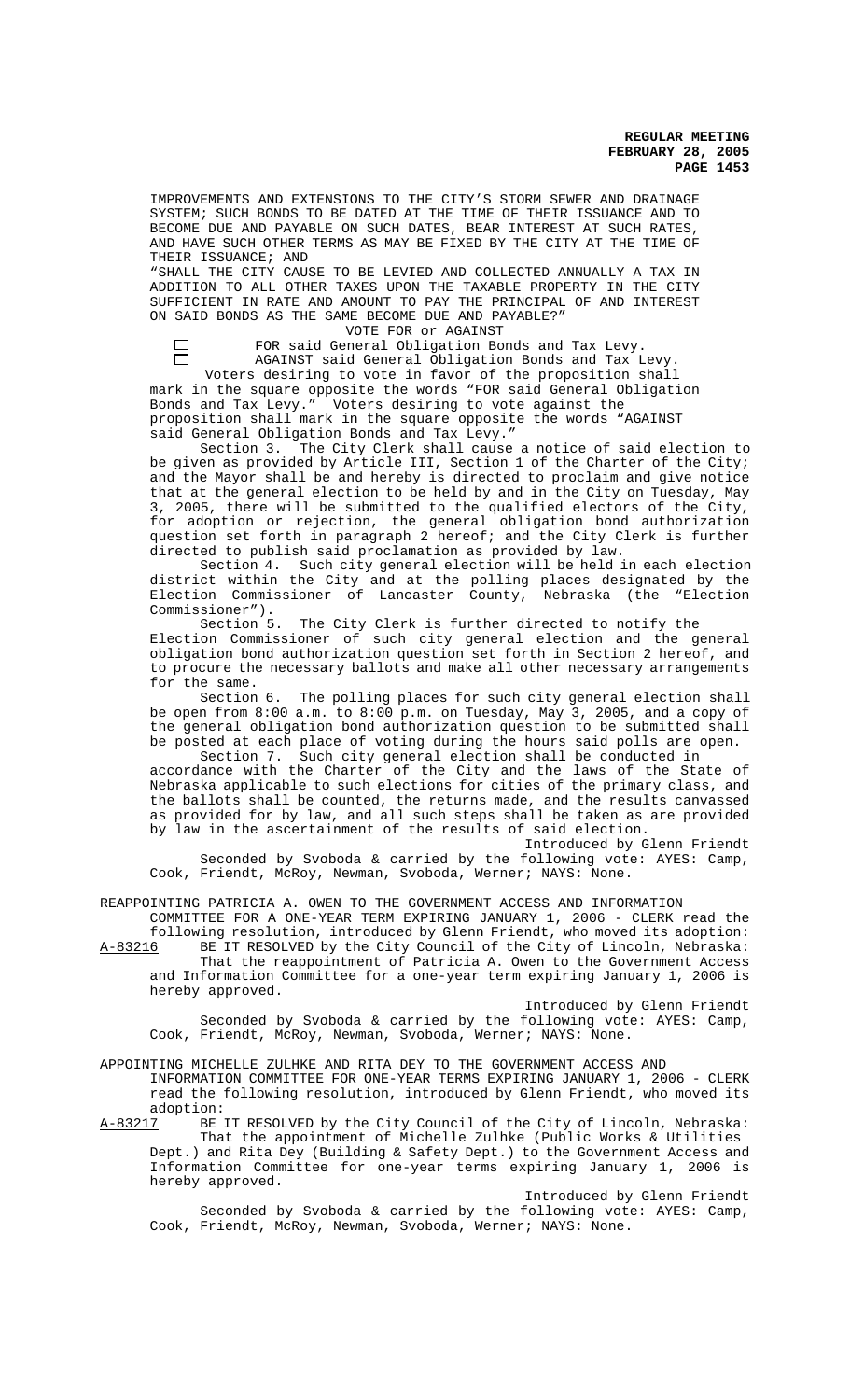APPROVING APPROPRIATIONS IN THE AMOUNT OF \$58,600 FROM THE OPERATION OF KENO LOTTERY FUNDS FOR VARIOUS HUMAN SERVICES - CLERK read the following resolution, introduced by Glenn Friendt, who moved its adoption:<br>A-83218 WHEREAS, Resolution No. A-75378 provides that five percent

WHEREAS, Resolution No. A-75378 provides that five percent of the gross proceeds realized by the City of Lincoln from the operation of a keno lottery shall be designated for such human services as may be recommended and approved by the Joint Budget Committee, City Council and Lancaster Board of Commissioners; and

WHEREAS, the Joint Budget Committee has recommended that the City<br>Council and Lancaster County Board of Commissioners approve the Lancaster County Board of Commissioners approve the designation of \$58,600 from said gross funds for the human services listed in Attachment "A" (Keno Prevention Fund Round 22) attached hereto and in necessarily by reference.

NOW, THEREFORE, BE IT RESOLVED by the City Council of the City of Lincoln, Nebraska:

The designation of the \$58,600 from gross funds from the operation of keno lottery for the human services listed in Attachment "A" is hereby approved and the Mayor is authorized to enter into grant contracts with Lancaster County, Nebraska and the respective agencies providing said human services.

Introduced by Glenn Friendt Seconded by Svoboda & carried by the following vote: AYES: Camp, Cook, Friendt, McRoy, Newman, Svoboda, Werner; NAYS: None.

APPROVING AN UPDATED MASTER PLAN FOR WOODS PARK - PRIOR to reading:<br>WERNER Moved to amend Bill No. 05R-43 in the following manner:

Moved to amend Bill No. 05R-43 in the following manner: amend

Attachment A of Bill No. 05R-43, the Woods Park Master Plan Revised October 2004, Recommended by Parks & Recreation Advisory Board, February 3, 2005, as follows:

A. Delete the designation of Area 1 in lower left portion of the Woods Park Master Plan plat:

1. Open lawn area reserved for three outdoor tennis courts B. Delete Note 1 in its entirety:

1. This area reserved for three additional outdoor tennis

courts. At such time need is determined and as funding is available for this project a public meeting should be convened to provide an opportunity for review and comment on the placement of the courts, landscape screening, and lighting, if any.

C. Renumber the remaining Notes accordingly.

D. From the bulleted items under the heading "The following projects are secondary in priority and should be funded through donations and/or public-private partnership efforts:' delete the sixth bulleted item:

Three additional outdoor tennis courts

Seconded by Camp & carried by the following vote: AYES: Camp, Cook, Friendt, McRoy, Newman, Svoboda, Werner; NAYS: None.

CLERK Read the following resolution, introduced by Glenn Friendt, who

moved its adoption:<br>A-83219 WHEREAS, an u WHEREAS, an updated Master Plan for Woods Park has been developed through a community involvement process, and the same has been submitted to the Park and Recreation Advisory Board for its recommendation; and

WHEREAS, the Park and Recreation Advisory Board, after review of said plan and after a public hearing held on February 3, 2005, has recommended adoption of said updated Master Plan for Woods Park; and

WHEREAS, pursuant to § 12.04.020 of the Lincoln Municipal Code, the recommendations of the Park and Recreation Advisory Board on such matters must be submitted to the Park Director for presentation to the City Council for final approval.

NOW, THEREFORE, BE IT RESOLVED by the City Council of the City of Lincoln, Nebraska:

That the "Woods Park Master Plan" dated March 1991 and Revised October 2004, a copy of which is attached hereto marked as Attachment "A" and made a part hereof by reference, is hereby approved and adopted as the development plan to be followed in further developing the park known as Woods Park and the facilities located thereon and therein.

The City Clerk is directed to forward a copy of this resolution to the Director of Parks and Recreation. Introduced by Glenn Friendt

Seconded by Svoboda & carried by the following vote: AYES: Camp, Cook, Friendt, McRoy, Newman, Svoboda, Werner; NAYS: None.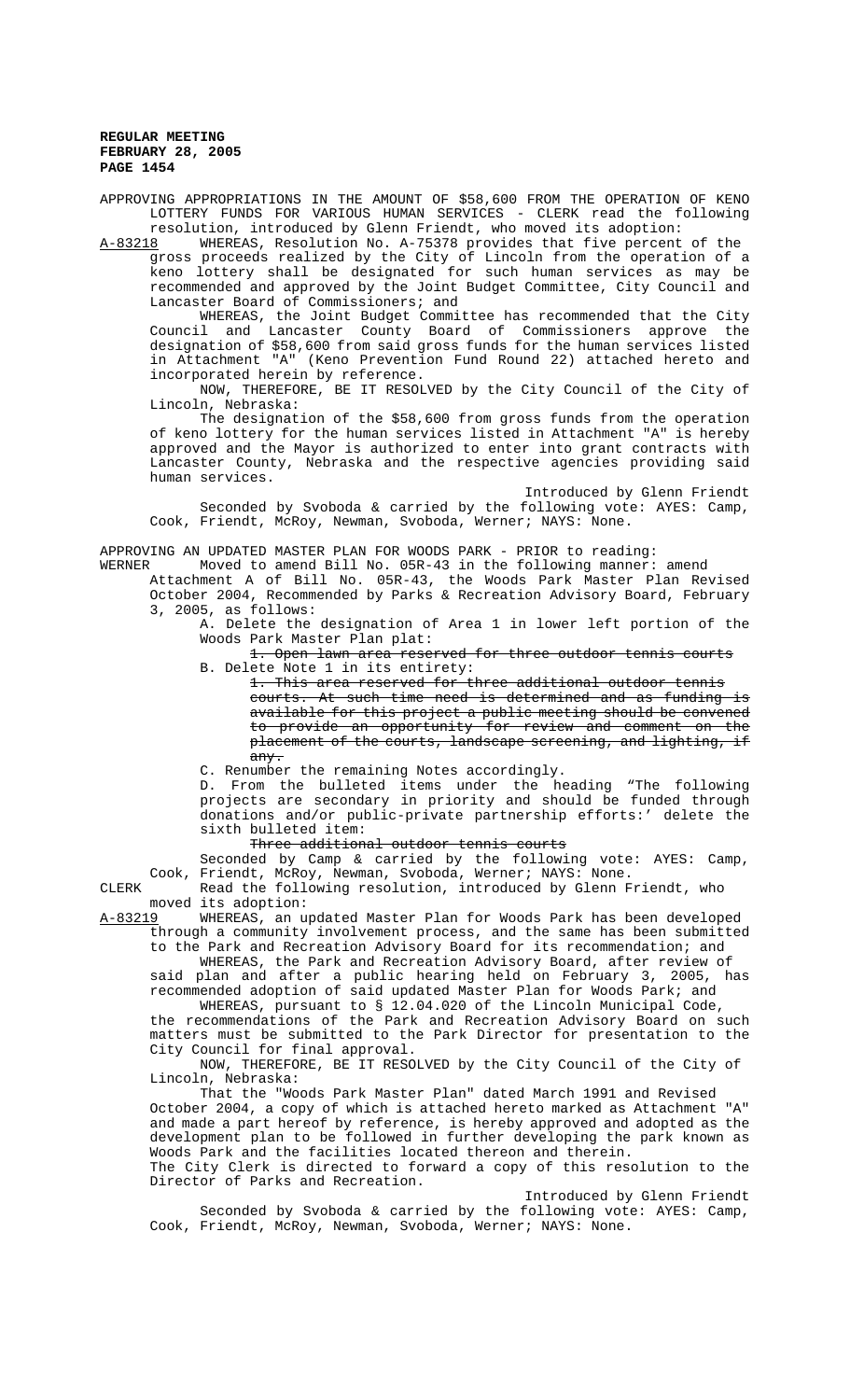AUTHORIZING THE FILING OF APPLICATIONS WITH THE UNITED STATES DEPARTMENT OF TRANSPORTATION FOR FINANCIAL ASSISTANCE DURING FISCAL YEAR 2005 - 2006 - CLERK read the following resolution, introduced by Glenn Friendt, who

moved its adoption:<br>A-83220 A resolution: A resolution authorizing the filing of applications with the United States Department of Transportation for financial assistance during Fiscal Year 2005-2006 (September 1, 2005 - August 31, 2006) under the Urban Mass Transportation Act of 1964, as amended.

RECITALS

I

The Secretary of Transportation is authorized to make grants for mass transportation projects.

II

A contract between the City of Lincoln and the United States

Department of Transportation for financial assistance will impose certain obligations upon the City of Lincoln as an applicant for funding, including the provision by it of the local share of project costs. III

It is required by the United States Department of Transportation, in accordance with the provisions of Title VI of the Civil Rights Act of 1964, that in connection with the filing of an application for assistance under the Urban Mass Transportation Act of 1964, as amended, the applicant gives an assurance that it will comply with Title VI of the Civil Rights Act of 1964 and the United States Department of Transportation requirements thereunder.

### IV

It is the goal of the City of Lincoln, Nebraska, as an applicant, that minority business enterprises be utilized to the fullest extent possible in connection with these projects, and that definitive procedures shall be established and administered to ensure that minority businesses shall have the maximum feasible opportunity to compete for contracts when procuring construction contracts, supplies, equipment contracts, or consultant and other services.

NOW, THEREFORE, BE IT RESOLVED by the City Council of the City of Lincoln, Nebraska:

1. That the Mayor is authorized to execute and file applications on behalf of the City of Lincoln with the United States Department of Transportation for financial assistance to aid in the financing of planning and technical studies, research, or capital assistance projects, or both, pursuant to Sections 3,  $3(a)$  (1) (c),  $4(1)$ , 6, 8 and 9 of the Urban Mass Transportation Act of 1964, as amended.

2. That the Mayor is authorized to execute and file with such applications an assurance or any other document required by the United States Department of Transportation effectuating the purposes of Title VI of the Civil Rights Act of 1964.<br>3. That the Mayor is autho

That the Mayor is authorized to set forth and execute affirmative minority business policies in connection with the project's procurement needs.

4. That the City's Director of Public Works & Utilities is

authorized to furnish such additional information as the United States Department of Transportation may require in connection with the application for the financial assistance.

5. That the Mayor is authorized to execute grant agreements, and amendments and addendums thereto, on behalf of the City of Lincoln with the United States Department of Transportation, and such other documents as may be necessary, for aid in the financing of the planning and capital assistance program of projects.

Introduced by Glenn Friendt Seconded by Svoboda & carried by the following vote: AYES: Camp, Cook, Friendt, McRoy, Newman, Svoboda, Werner; NAYS: None.

APPROVING AN AGREEMENT BETWEEN THE CITY AND THE NEBRASKA DEPT. OF ROADS FOR FEDERAL FUNDING FOR THE CENTRAL BUSINESS DISTRICT SAFETY IMPROVEMENT PROJECT, COUNT DOWN PEDESTRIAN HEAD PROJECT IN THE CENTRAL BUSINESS DISTRICT (STATE PROJECT NO. STPP-5234(2) CONTROL #12768, CITY NO. 546012 - CLERK read the following resolution, introduced by Glenn Friendt, who moved its adoption:

A-83221 BE IT RESOLVED by the City Council of the City of Lincoln, Nebraska: That the attached Agreement between the City of Lincoln and the

State of Nebraska Department of Roads for Project No. STPP-5234(2), CN-12768, City Project No. 546012 for Federal funding for the Central Business District Safety Improvement project, Count Down Pedestrian Head project in the Central Business District, in accordance with the terms and conditions contained in said Agreement, is hereby approved and the Mayor is authorized to execute the same on behalf of the City of Lincoln.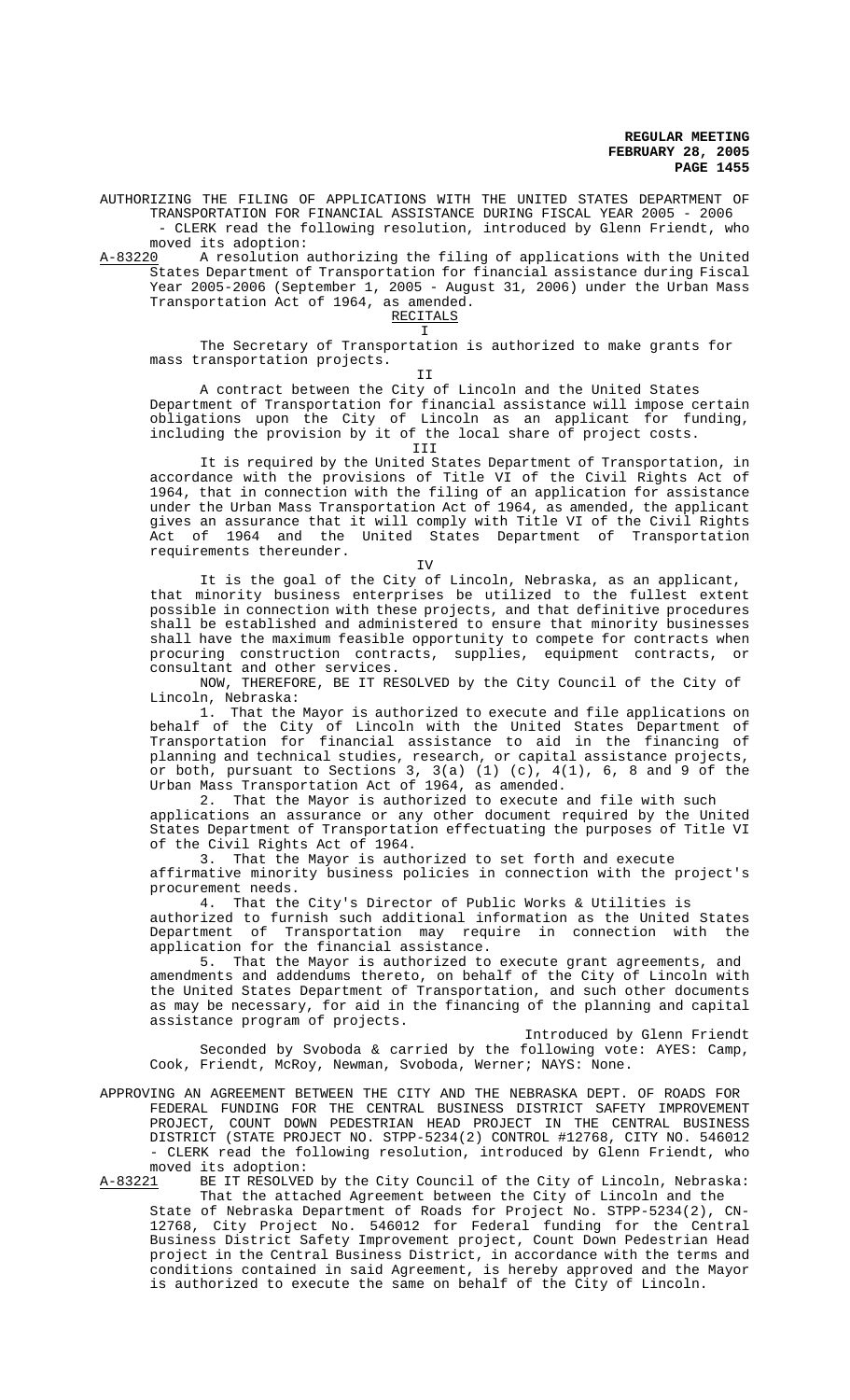> The City Clerk is directed to return the executed copies of the Agreement to the Public Works and Utilities Department, for transmittal and execution by the State Department of Roads.

> Introduced by Glenn Friendt Seconded by Svoboda & carried by the following vote: AYES: Camp, Cook, Friendt, McRoy, Newman, Svoboda, Werner; NAYS: None.

SPECIAL PERMIT 04073 - APPLICATION OF ST. MONICA'S HOME FOR AUTHORITY TO OPERATE A 14,000 SQ. FT. HEALTH CARE FACILITY FOR UP TO 24 RESIDENTS, CONSISTING OF INPATIENT AND OUTPATIENT THERAPY, COUNSELING AND REHABILITATION SERVICES, ON PROPERTY GENERALLY LOCATED AT WEDGEWOOD DRIVE AND LAKEWOOD DRIVE, WITH REQUESTED WAIVERS TO THE REQUIRED LANDSCAPING IN THE FRONT AND SIDE YARDS AND TO ALLOW PARKING IN THE FRONT YARD - CLERK read the following resolution, introduced by Glenn

Friendt, who moved its adoption:<br>A-83222 WHEREAS, St. Monica's Home WHEREAS, St. Monica's Home has submitted an application designated as Special Permit No. 04073 for authority to operate a 14,000 sq. ft. health care facility for up to 24 residents and requested waivers to the required landscaping and to allow parking in the front yard along Lakewood Drive on property located at Wedgewood Drive and Lakewood Drive, and legally described to wit:

Lots 13 - 16, Block 2, Wedgewood Manor, in the Northwest Quarter of Section 27, Township 10 North, Range 7 East

of the 6th P.M., Lincoln, Lancaster County, Nebraska;

WHEREAS, the real property adjacent to the area included within the site plan for this health care facility will not be adversely affected; and

WHEREAS, said site plan together with the terms and conditions hereinafter set forth are consistent with the intent and purpose of Title 27 of the Lincoln Municipal Code to promote the public health, safety, and general welfare.

NOW, THEREFORE, BE IT RESOLVED by the City Council of the City of Lincoln, Nebraska:

That the application of St. Monica's Home, hereinafter referred to as "Permittee", to operate a 14,000 sq. ft. health care facility for up to 24 residents, on the property legally described above, be and the same is hereby granted under the provisions of Section 27.63.080 of the Lincoln Municipal Code upon condition that construction and operation of said health care facility be in strict compliance with said application, the site plan, and the following additional express terms, conditions, and requirements:

1. This approval permits a 14,000 square foot health care facility for up to 24 residents. Lot coverage for the building shall not exceed 35%. The requirement that side and front yards be landscaped is hereby waived for the side yard and the front yard along Lakewood Drive. The requirement prohibiting parking in the front yard is hereby waived for the front yard along Lakewood Drive.

2. Before receiving building permits:

- a. The Permittee must submit 8 copies of the approved and revised final plan.
- b. The construction plans must conform to the approved plans.
- c. The operation and the premises must comply with local, state, and federal requirements.

3. Before occupying the dwelling units all development and construction shall have been completed in compliance with the approved plans.<br>4. All privately-owned

improvements shall be permanently maintained by the Permittee.<br>5. The site plan approved

5. The site plan approved by this permit shall be the basis for all interpretations of setbacks, yards, locations of buildings. interpretations of setbacks, yards, locations of buildings, location of parking and circulation elements, and similar matters. 6. The terms, conditions, and requirements of this resolution shall be binding and obligatory upon the Permittee, its successors, and assigns. The building official shall report violations to the City Council which may revoke the special permit or take such other action as may be necessary to gain compliance.

7. The Permittee shall sign and return the City's letter of acceptance to the City Clerk within 30 days following approval of the special permit, provided, however, said 30-day period may be extended up to six months by administrative amendment. The City Clerk shall file a copy of the resolution approving the special permit and the letter of acceptance with the Register of Deeds, filing fees therefor to be paid in advance by the Permittee.

Introduced by Glenn Friendt Seconded by Svoboda & carried by the following vote: AYES: Camp, Cook, Friendt, McRoy, Newman, Svoboda, Werner; NAYS: None.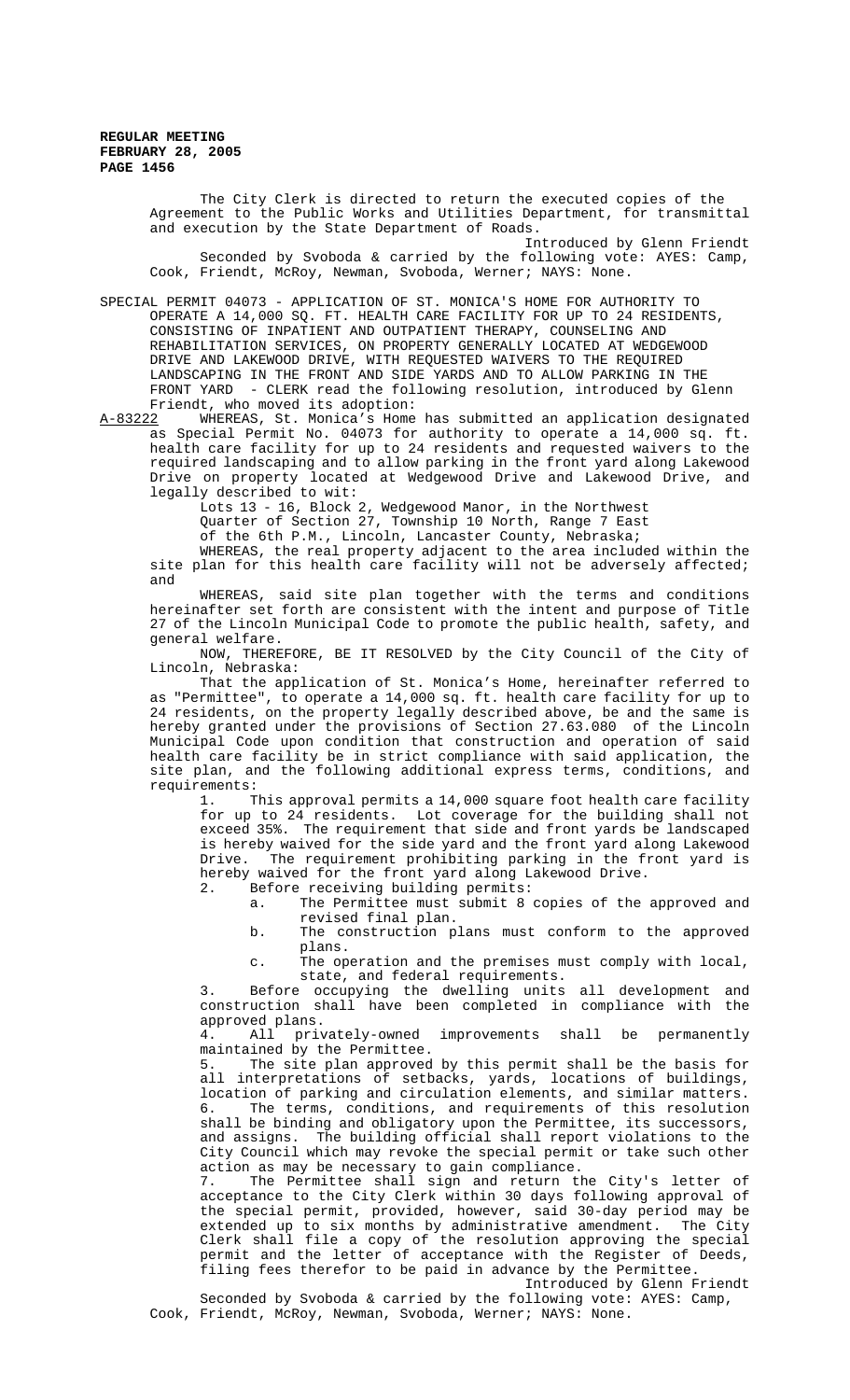APPROVING AN AMENDMENT TO THE ANTELOPE VALLEY REDEVELOPMENT PLAN FOR THE EAST DOWNTOWN HOTEL REDEVELOPMENT AREA INCLUDING THE ACQUISITION, DEMOLITION AND REDEVELOPMENT OF PROPERTY BOUNDED ON THE WEST BY N. 17TH STREET, ON THE NORTH BY Q STREET, ON THE EAST BY N. 18TH STREET, AND ON THE SOUTH BY P STREET - PRIOR to reading:

CAMP Moved to amend Bill No. 05R-40 in the following manner: 1. On page 6, lines 11 and 12, delete the phrase "or by condemnation if necessary".

2. Amend Exhibit "A" attached to Bill No. 05R-40 in the following manner:

(a) On Page 1 of Exhibit A, under subparagraph I.A. in the list of bulleted "Project elements may include" delete the following language at the end of the first bulleted item: if possible, or by condemnation if necessary.

(B) On Page 2 of Exhibit A, under subparagraph B(1), Property Acquisition Relocation Demolition and Disposal, delete the second sentence from subparagraph B(1) which reads as follows: Specifically, the City may consider using its eminent domain

authority to assemble the properties on this block if necessary.

Seconded by McRoy & carried by the following vote: AYES: Camp, Cook, Friendt, McRoy, Newman, Svoboda, Werner; NAYS: None. CLERK Read the following resolution, introduced by Glenn Friendt, who

moved its adoption:<br>A-83223 WHEREAS, the WHEREAS, the City Council on July 21, 2003, adopted Resolution No. A-82222 finding an area generally bounded by 17th Street on the west to 22nd Street on the east, and from "K" Street on the south to "S" Street on the north, sometimes referred to in the plan as the East Downtown and "O" Street Corridor area, which also includes the east entryway into Downtown Lincoln along the "O" Street Corridor from 17th Street to 27th Street; and Second, the balance of the area depicted in the map generally bounded in the segment north of the BNSF Railroad corridor by Interstate I-180 on the west and the new waterway on the east, and the BNSF Railroad on the south to Salt Creek on the north; generally bounded in the segment south of the BNSF Railroad corridor by 17th Street and the University of Nebraska n Lincoln on the west to 26th Street from the BNSF Railroad to N Street and then to 28th Street from N Street to Capitol Parkway on the east, and the BNSF Railroad on the north to E Street from 17th Street to 23rd Street and then to D Street between 23rd Street to Capitol Parkway on the south. This balance of the area depicted in the map is sometimes referred to in the plan as the "Neighborhoods" and includes all or parts of seven residential neighborhoods: North Bottoms, Clinton, Malone/Hawley, Woods Park, Near South and Downtown finding said area to be blighted and substandard as defined in the Nebraska Community Development Law (Neb. Rev. Stat. § 18defined in the Nebraska Community Development Law (<u>Neb. Rev. Stat.</u> § 18-2101, et seq. as amended) and in need of redevelopment; and

WHEREAS, the City Council on November 29, 2004, adopted Resolution No. A-83093, the Antelope Valley Redevelopment Plan (hereinafter the "Plan") including plans, projects, and concepts for various redevelopment activities within said area in accordance with the requirements and procedures of the Nebraska Community Development Law; and now desires to establish a new Project Area for the one block area bounded by P, Q, 17th, and 18th Streets to provide for the development of the East Downtown Hotel Redevelopment Project (hereinafter the Project) including public streetscape, utility, and other improvements throughout the project area, and to provide details on how said development will be implemented in accordance with the Plan; and

WHEREAS, the Director of the Urban Development Department has filed with the City Clerk an Amendment to the Plan to provide for the Project within said blighted and substandard area, which Amendment is attached hereto, marked as Exhibit "A", and made a part hereof by reference, and has reviewed said Amendment and has found that the Amendment meets the conditions set forth in Neb. Rev. Stat. § 18-2113; and

WHEREAS, on January 7, 2005 notice of public hearing was mailed, postage prepaid, to the president or chairperson of the governing body of each county, school district, community college, educational service unit, and natural resource district in which the real property subject to such plan is located and whose property tax receipts would be directly affected and to all registered neighborhood associations located in whole or in part within one mile radius of the area to be redeveloped setting forth the time, date, place, and purpose, of the public hearing to be held on January 19, 2005 before the Lincoln City - Lancaster County Planning Commission regarding the Amendment, a copy of said notice and list of said registered neighborhood associations having been attached hereto as Exhibit "B" and "C" respectively; and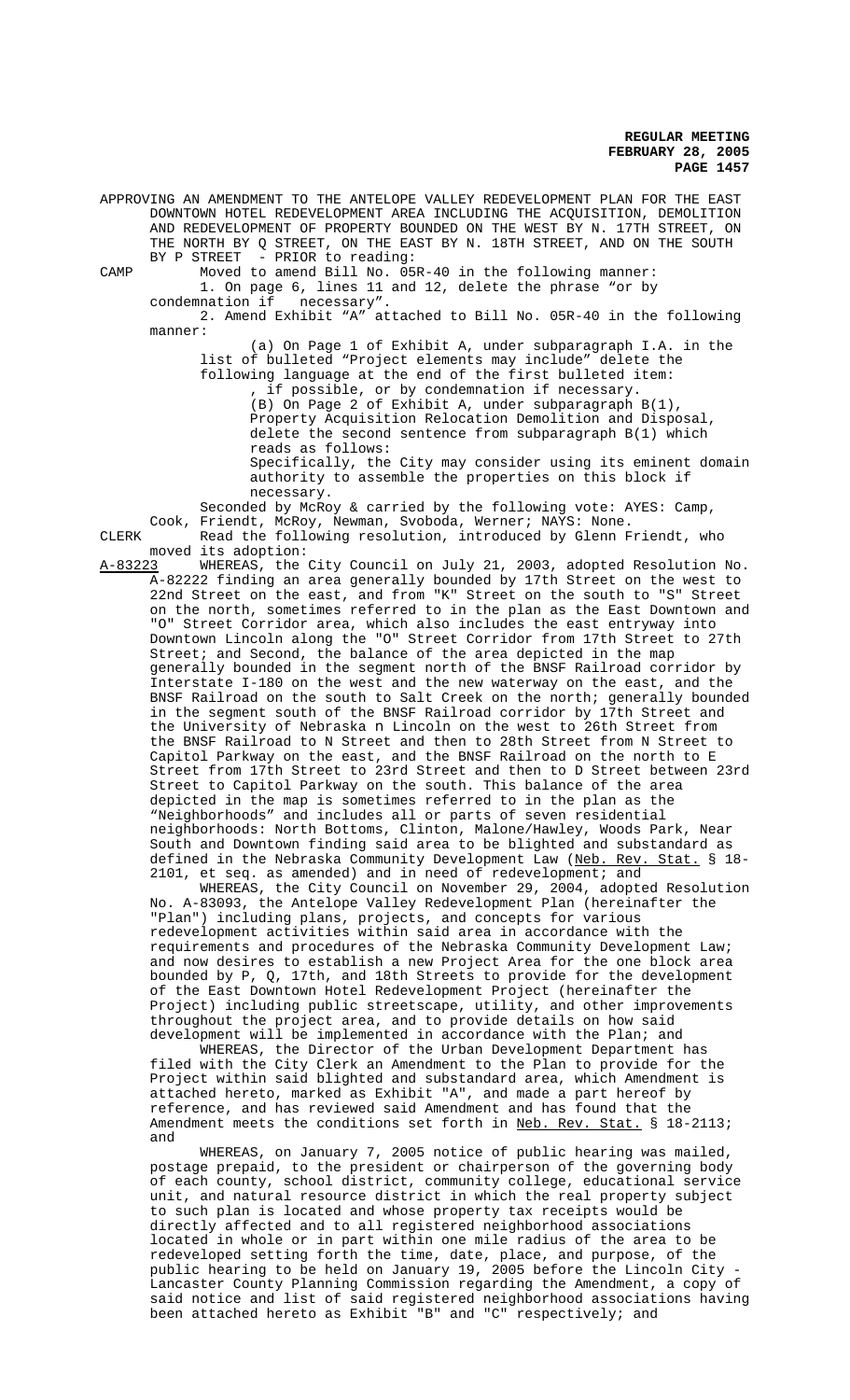WHEREAS, said proposed Amendment to the Plan has been submitted to the Lincoln City - Lancaster County Planning Commission for review and recommendation, and said Planning Commission on February 7, 2005 found said request to be in conformance with the Comprehensive Plan and recommended approval thereof; and

WHEREAS, on February 11, 2005 a notice of public hearing was mailed, postage prepaid, to the foregoing governing bodies and registered neighborhood associations setting forth the time, date, place, and purpose of the public hearing before the City Council to be held on February 28, 2005 regarding the proposed Amendment, a copy of said notice having been attached hereto as Exhibit "D"; and

WHEREAS, on February 11, 2005 and February 18, 2005, a notice of public hearing was published in the Lincoln Journal Star newspaper, setting forth the time, date, place, and purpose of the public hearing to be held on February 28, 2005 regarding the proposed Amendment for said blighted and substandard area, a copy of such notice having been attached hereto and marked as Exhibit "E"; and

WHEREAS, on February 28, 2005 in the City Council Chambers of the County City Building, 555 South 10th Street, Lincoln, Nebraska, the City Council held a public hearing relating to the proposed Amendment and all interested parties were afforded at such public hearing a reasonable opportunity to express their views respecting said proposed Amendment; and

WHEREAS, the City Council has duly considered all statements made and materials submitted relating to said proposed plans.

NOW, THEREFORE, IT IS FOUND AND DETERMINED by the City Council of the City of Lincoln, Nebraska as follows:

1. That the Amendment to provide for the Project is described in sufficient detail and is designed with the general purpose of accomplishing a coordinated, adjusted, and harmonious development of the City which will promote general health, safety, and welfare, sound design and arrangement, the wise and efficient expenditure of public funds, and the prevention of the reoccurrence of unsanitary or unsafe dwelling accommodations or conditions of blight.

2. That the Project is feasible and in conformity with the general plan for the development of the City of Lincoln as a whole and said plan is in conformity with the legislative declarations, and the determinations set forth in the Community Development Law.

3. That the Director of the Urban Development Department has submitted with said Redevelopment Plan a statement of the proposed method and estimated cost of the acquisition and preparation for redevelopment of the Project area and the estimated proceeds or revenue from disposal thereof to redevelopers; a statement of the proposed method of financing the Redevelopment Project; and a statement of the method proposed for the relocation of persons and businesses to be displaced from the Redevelopment Project area, attached hereto as Exhibit "F".

4. That the acquisitions by the City of real property as set forth in the Amendment are necessary for implementation of said Project and are consistent with the Plan and the public purposes under the provisions of the Community Development Law; specifically including the following real property:

In the City of Lincoln, Lancaster County Nebraska: 1700 P St. - Kinneys O Street Addition, Block 11 Lots 7,8,9, and 10; 1744 P St. - Kinneys O Street Addition, Block 11 Lots 11 & 12; 240 N 17th St. - Hancock Addition, Lot 2; 1725 Q St. - Hancock Addition, Lot 1; Kinneys O Street Addition, Block 11 Lots 1 & 2; and the remainder of the alley and other areas, if any, comprising the entire block.

5. That the Redevelopment Project in the Amendment would not be economically feasible without the use of tax-increment financing.

6. That said Redevelopment Projects would not occur in the Redevelopment Area without the use of tax-increment financing.

7. That the costs and benefits of the Project, including costs and benefits to other affected political subdivisions, the economy of the community, and the demand for public and private services have been analyzed by the City Council and have been found to be in the long-term best interest of the community impacted by the redevelopment project according to the cost benefit model (a) summarized in Exhibit "G" hereto, which model analyzes the tax shifts from the use of Community Improvement Financing as authorized in § 18-2147; (b) the community's public service needs impacts and local tax impacts arising from the approval of the project; (c) impacts on employers and employees of firms locating or expanding within the boundaries of the project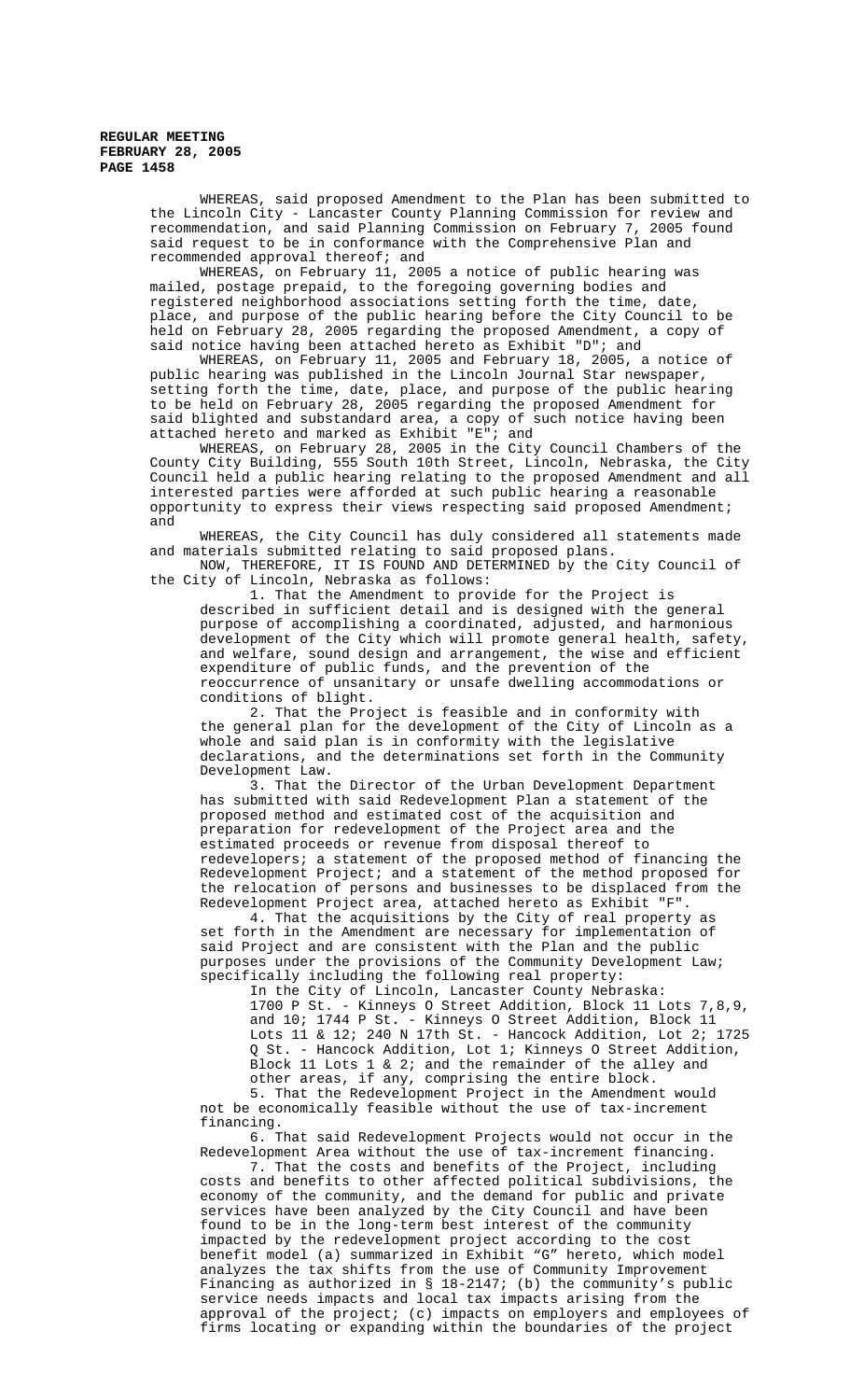area; (d) impacts on other employers and employees in the City and immediate area outside the project area; and (e) other impacts the City Council hereby determines to be relevant to the consideration of costs and benefits arising from the redevelopment project. BE IT RESOLVED by the City Council of the City of Lincoln,

Nebraska: That, pursuant to the provisions of the Nebraska Community Development Law and in light of the foregoing findings and determinations, the Amendment attached hereto as Exhibit "A" are hereby accepted and approved by the City Council as the governing body for the City of Lincoln.

BE IT FURTHER RESOLVED that the Urban Development Director or the Director's authorized representative is hereby authorized and directed to take all steps necessary to implement the provisions of said Amendments.

BE IT STILL FURTHER RESOLVED that the Urban Development Director, or the Director's authorized representative, is hereby authorized and directed to contact the owners and tenants of those properties listed herein for the purpose of negotiation of contracts or options for the acquisition of all interests in said real estate in accordance with the land acquisition procedures of the City of Lincoln; and to take all steps necessary for the acquisition of said property by purchase, if possible., or by condemnation if necessary.

BE IT STILL FURTHER RESOLVED that the Finance Director is hereby authorized and directed to cause to be drafted and submitted to the City Council any appropriate ordinances and documents for the authorization to provide necessary funds, including Community Improvement Financing in accordance with the provisions of the Community Development Law, to finance the related necessary and appropriate public acquisitions, improvements, and activities set forth in said Amendment and Redevelopment Plan.

BE IT STILL FURTHER RESOLVED that it is intended that this resolution and the modifications adopted herein are supplemental to the findings, approvals, and authorizations as set forth in Resolution No. A-82222 and Resolution No. A-83093.

Introduced by Glenn Friendt Seconded by Svoboda & carried by the following vote: AYES: Camp, Cook, Friendt, McRoy, Newman, Svoboda, Werner; NAYS: None.

SETTING THE INTEREST RATE OF 6.25% AND LEVYING THE ASSESSMENTS ON SPECIAL ASSESSMENT GROUP OF THE BOARD OF EQUALIZATION HELD FEBRUARY 14, 2005, AND ACCEPTING THE REPORT ON BOARD OF EQUALIZATION TO CITY COUNCIL ON SPECIAL ASSESSMENTS GROUP (ORNAMENTAL LIGHTING DISTRICT 286) - CLERK read the following resolution, introduced by Annette McRoy, who moved its adoption:<br>A-83224 BE IT R

BE IT RESOLVED by the City Council of the City of Lincoln, Nebraska that:

That special taxes assessed February 7, 2005, to pay the costs of the improvements in Ornamental Lighting District 286 are hereby levied and shall bear interest at  $6.25\%$  per annum and that the period of time in which the assessments are to be paid shall be as follows: 5 years - Ornamental Lighting District 286

Introduced by Annette McRoy Seconded by Svoboda & carried by the following vote: AYES: Camp, Cook, Friendt, McRoy, Newman, Svoboda, Werner; NAYS: None.

SETTING THE HEARING DATE OF MARCH 14, 2005 AT 1:30 PM FOR APPLICATION OF WHISKEY CREEK FOR AN ADDITION TO THEIR LICENSED PREMISE FOR AN OUTSIDE AREA APPROXIMATELY 24 FEET BY 14 FEET IN THE SOUTHWEST CORNER OF THE BUILDING LOCATED AT 3000 PINE LAKE ROAD - CLERK read the following resolution, introduced by Annette McRoy, who moved its adoption:<br>A-83225 BE IT RESOLVED by the City Council, of the City of Lincoln

BE IT RESOLVED by the City Council, of the City of Lincoln, that a hearing date is hereby set for Monday, March 14, 2005, at 1:30 p.m. or as soon thereafter as possible in the City Council Chambers, County-City Building, 555 S. 10<sup>th</sup> Street, Lincoln, NE, for the Application of Whiskey Creek for an addition to their licensed premise for an outside area approximately 24 feet by 14 feet in the southwest corner of the building located at 3000 Pine Lake Road.

If the Police Department is unable to complete the investigation by said time, a new hearing date will be set.

Introduced by Annette McRoy Seconded by Svoboda & carried by the following vote: AYES: Camp, Cook, Friendt, McRoy, Newman, Svoboda, Werner; NAYS: None.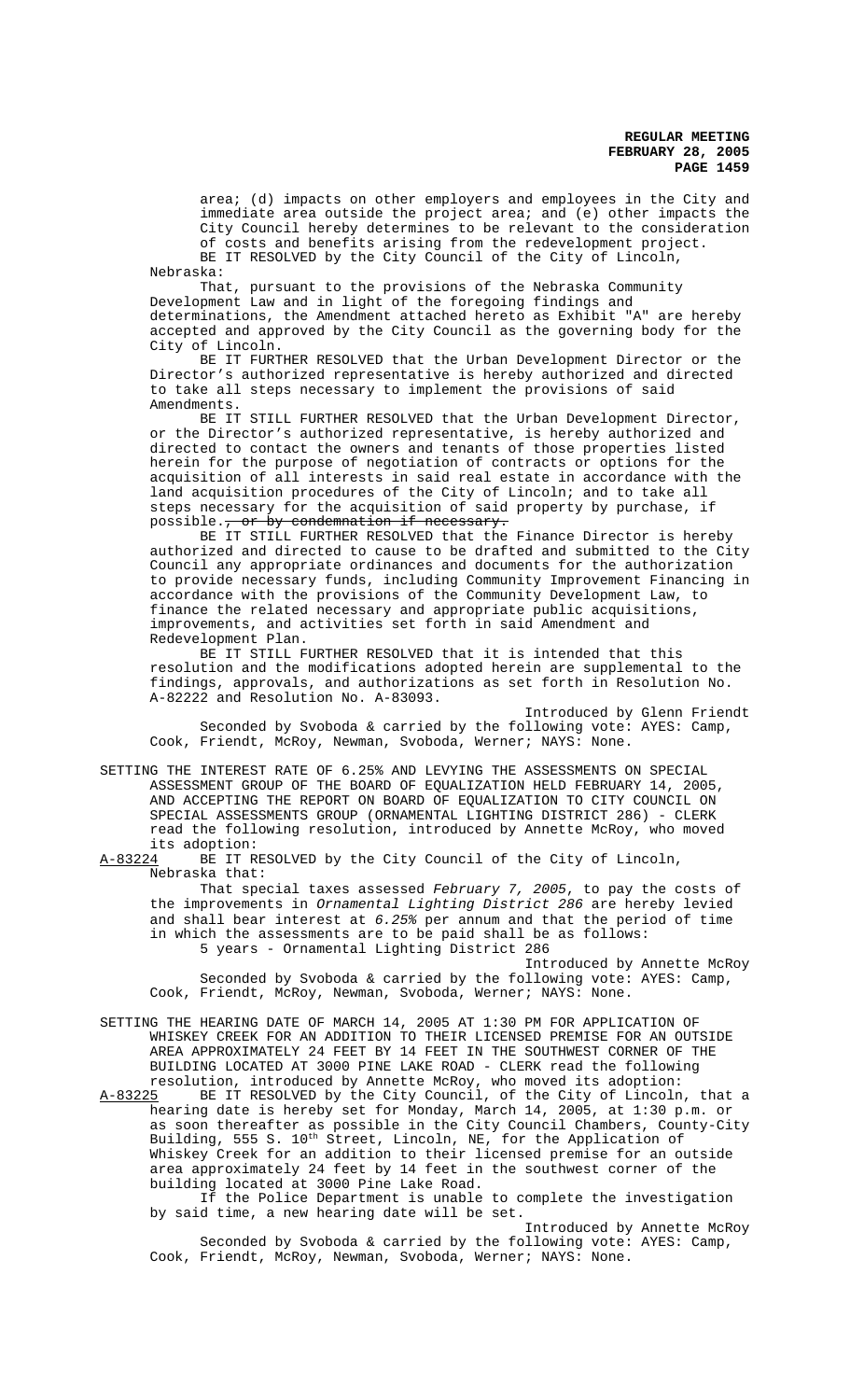## **PETITIONS & COMMUNICATIONS**

REPORT OF UNL MICROBIOLOGIST FOR WATER TESTING FOR THE MONTH OF JANUARY, 2005 - CLERK presented said report which was placed on file in the Office of the City Clerk. **(35-01)**

THE FOLLOWING WERE REFERRED TO PLANNING DEPARTMENT:

Change of Zone 04019 - Application submitted by Seacrest and Kalkowski, from AG Agricultural District to R-3 Residential District, on property located at N. 98<sup>th</sup> Street and Holdrege Street. Change of Zone 04085 - Application submitted by Brian Carstens and Associates, from R-2 Residential District to R-T Residential Transition District, on property located at SW 17<sup>th</sup> Street and West A Street. Change of Zone 05005 - Application submitted by Wal-Mart Stores Inc, from AG Agricultural District to B-2 Planned Neighborhood Business District, on property located at N. 84<sup>th</sup> Street and Adams Street. Change of Zone 05006 - Application submitted by Olsson Associates, from AG Agricultural District to AGR Agricultural Residential District, on property located at SW 84th Street and W Pioneers Boulevard. Change of Zone 05010 - Application submitted by Thompson Creek LLC, from R-3 Residential District to O-3 Office Park District, on property located at S. 56<sup>th</sup> Street and Thompson Creek Boulevard. Special Permit 05003 - (Meadow View  $2<sup>nd</sup>$  Addition Community Unit Plan) Application submitted by Olsson Associates, for approximately 57 residential acreage lots with requests to waive block length, sidewalks, street trees, street lights, landscape screening, non-perpendicular lot lines, preliminary plat for area within City jurisdiction, minimum width to depth ratio, and sanitary sewer to flow opposite street grades, on property located at SW 84<sup>th</sup> Street and W Pioneers Boulevard. Special Permit 05005 - Application submitted by Robert Hall, for the authority to sell alcoholic beverages for consumption off the premises, on property located at 2700 "O" Street. Use Permit 141A - Application submitted by Thompson Creek LLC, an amendment to add commercial area to lots being added to the Use Permit, on property located at S.  $56<sup>th</sup>$  Street and Thompson Creek Boulevard. Use Permit 04003 - Application submitted by Olsson Associates, to waive the sign ordinance requiring on-premise ground signs for each free standing pad site, internal side yard setbacks, the preliminary plat process and front yard setback, on property located at NW 48<sup>th</sup> Street and West Huntington Avenue. Use Permit 04008 - Application submitted by Brian Carstens and Associates, for two office/medical buildings, with waiver requests to allow lots without frontage and access to a public street, on property located at SW 17<sup>th</sup> Street and West A Street. Use Permit 05001 - (Prairie Village Commercial Center) Application submitted by Wal-Mart Stores Inc, for square foot commercial center, with requests to waive the preliminary plat process and street trees, on property located at N. 84<sup>th</sup> Street and Adams Street. Use Permit 05002 - (Northwoods Office Park) Application submitted by Olsson Associates, for a 10,000 square foot office building on property located at N. 84<sup>th</sup> Street and Northwoods Drive.

# **REPORTS OF CITY OFFICERS**

CLERK'S LETTER AND MAYOR'S APPROVAL OF RESOLUTIONS AND ORDINANCES PASSED BY THE CITY COUNCIL ON FEBRUARY 14, 2005 - CLERK presented said report which was placed on file in the Office of the City Clerk. **(27-1)**

APPROVING THE DISTRIBUTION OF FUNDS REPRESENTING INTEREST EARNINGS ON SHORT TERM INVESTMENTS OF IDLE FUNDS DURING THE MONTH ENDED JANUARY, 2005 -CLERK read the following resolution, introduced by Annette McRoy, who moved its adoption:

A-83226 BE IT RESOLVED by the City Council of the City of Lincoln, Nebraska:

That during the month ended January 31, 2005, \$413,746.16 was earned from the investments of "IDLE FUNDS". The same is hereby distributed to the various funds on a pro-rata basis using the balance of each fund and allocating a portion of the interest on the ratio that such balance bears to the total of all fund balances.

Introduced by Annette McRoy Seconded by Svoboda & carried by the following vote: AYES: Camp, Cook, Friendt, McRoy, Newman, Svoboda, Werner; NAYS: None.

REPORT FROM CITY TREASURER OF CITY CASH ON HAND AT THE CLOSE OF BUSINESS JANUARY 31, 2005 - CLERK presented said report which was placed on file in the Office of the City Clerk. **(5-21)**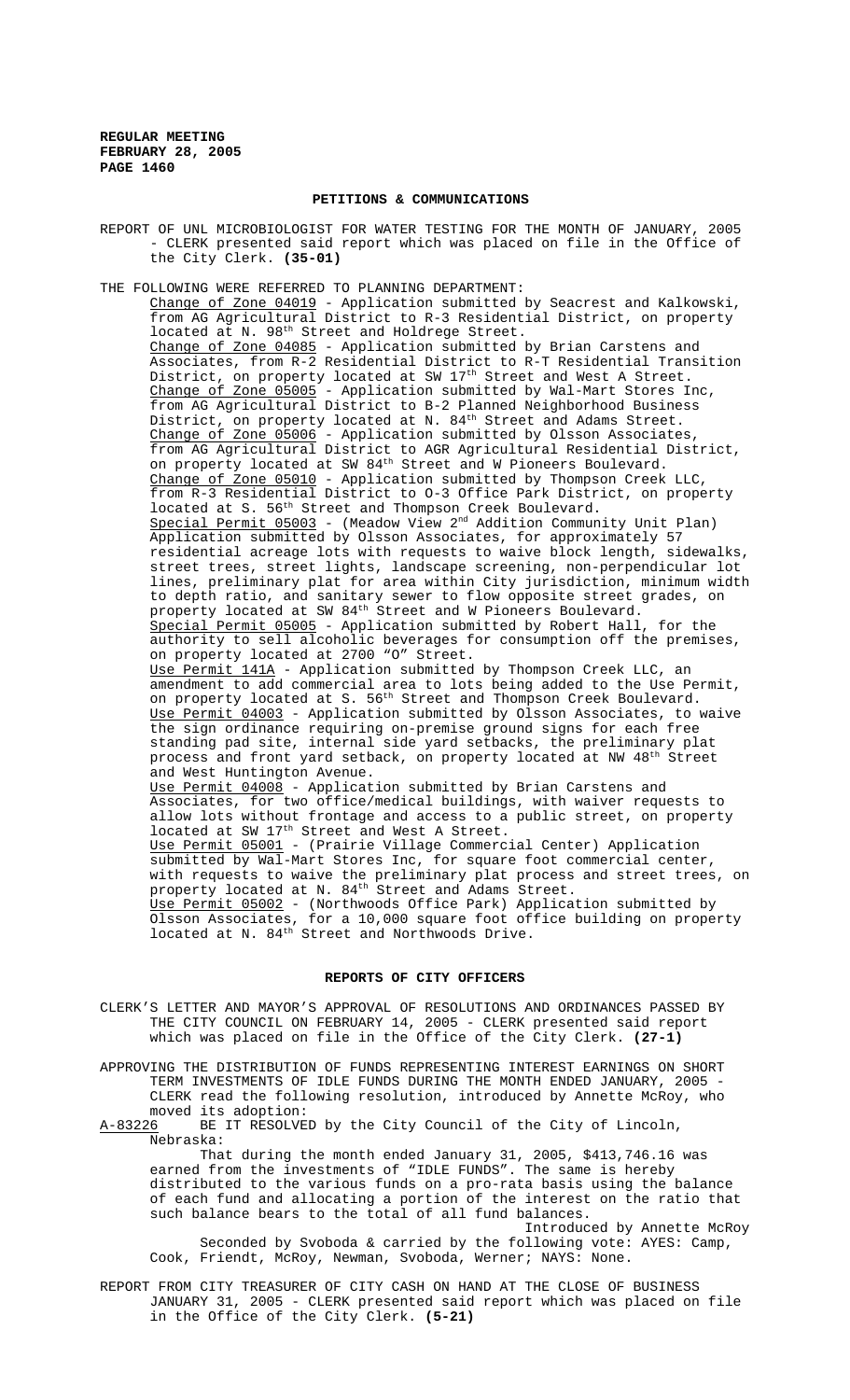# ORDINANCES - 1<sup>st</sup> READING

- ANNEXATION 04010 AMENDING THE LINCOLN CORPORATE LIMITS MAP BY ANNEXING APPROXIMATELY 24.33 ACRES OF PROPERTY GENERALLY LOCATED SOUTHEAST OF S.W. 40TH STREET AND WEST A STREET(IN CONNECTION W/ 05R-50, 05-25) CLERK read an ordinance, introduced by Annette McRoy, annexing and including the below described land as part of the City of Lincoln, Nebraska and amending the Corporate Limits Map attached to and made a part of Ordinance No. 18208, to reflect the extension of the corporation limits boundary of the City of Lincoln, Nebraska established and shown thereon, the first time.
- APPROVING AN ANNEXATION AGREEMENT BETWEEN THE CITY AND JANET H. BROER AND ERICH H. BROER OUTLINING CERTAIN CONDITIONS AND UNDERSTANDINGS WITH REGARDS TO THE ANNEXATION OF APPROXIMATELY 24.33 ACRES OF PROPERTY GENERALLY LOCATED SOUTHEAST OF S.W. 40TH STREET AND WEST A STREET. (IN CONNECTION W/05-24, 05-25)
- CHANGE OF ZONE 04070 APPLICATION OF JOEY HAUSMANN FOR A CHANGE OF ZONE FROM AGR AGRICULTURAL RESIDENTIAL DISTRICT TO R-3 RESIDENTIAL DISTRICT ON PROPERTY GENERALLY LOCATED SOUTHEAST OF S.W. 40TH STREET AND WEST A STREET (IN CONNECTION W/ 05-24, 05R-50) - CLERK read an ordinance, introduced by Annette McRoy, amending the Lincoln Zoning District Maps attached to and made a part of Title 27 of the Lincoln Municipal Code, as provided by section 27.05.020 fo the Lincoln Municipal Code, by changing the boundaries of the districts established and shown thereon, the first time.
- CHANGE OF ZONE 05003 AMENDING TITLE 27 OF THE LINCOLN MUNICIPAL CODE BY ADDING A SECTION TO CHAPTER 27.71, ADDITIONAL HEIGHT AND AREA REGULATIONS, TO REQUIRE THAT ALL OUTDOOR LIGHTING BE DESIGNED, INSTALLED AND MAINTAINED IN ACCORDANCE WITH ALL APPLICABLE LIGHTING DESIGN STANDARDS ADOPTED BY THE CITY COUNCIL (IN CONNECTION W/05R-51) - CLERK read an ordinance, introduced by Annette McRoy, amending Chapter 27.71 of the Lincoln 27.71.165 to require that all outdoor lighting be designed, installed and maintained in accordance with all applicable lighting design standards adopted by the City Council, the first time.
- MISCELLANEOUS 05001 AMENDING THE CITY OF LINCOLN DESIGN STANDARDS BY ADDING A NEW CHAPTER UNDER TITLE 3 ENTITLED OUTDOOR LIGHTING RELATING TO LIGHT TRESPASS FROM NON-RESIDENTIAL USES UPON RESIDENTIAL USES. (IN CONNECTION  $W/05-26$

## ORDINANCES - 3<sup>RD</sup> READING & ASSOCIATED RESOLUTIONS

AMENDING SECTION 2.78.020 OF THE LINCOLN MUNICIPAL CODE REGARDING MANAGEMENT COMPENSATION PLAN, ANNUAL LEAVE, TO CLARIFY THE USE OF VACATION LEAVE DURING PROBATION BY EMPLOYEES WHOSE CLASSIFICATIONS ARE ASSIGNED TO PAY RANGE PREFIXED BY THE LETTER "M" (2/14/05 - ACTION DELAYED TO 2/28/05) - CLERK read the ordinance, introduced by Jon Camp, amending Section 2.78.020 of the Lincoln Municipal Code relating to Management Compensation Plan, Annual Leave, to clarify the use of vacation leave during probation by employees whose classifications are assigned to pay ranged prefixed by "M"; and repealing Section 2.78.020 of the Lincoln Municipal Code as hitherto existing.

CAMP Moved to pass the ordinance as read. Seconded by Svoboda & carried by the following vote: AYES: Camp,

Cook, Friendt, McRoy, Newman, Svoboda, Werner; NAYS: None. The ordinance, being numbered **#18505**, is recorded in Ordinance Book #25.

- ANNEXATION 04002 AMENDING THE LINCOLN CORPORATE LIMITS MAP BY ANNEXING APPROXIMATELY 20 ACRES OF PROPERTY GENERALLY LOCATED SOUTH OF LEIGHTON AVENUE AND EAST OF N. 84TH STREET (IN CONNECTION W/05R-30, 05-17, 05R-31) - CLERK read the following ordinance, introduced by Jonathan Cook, annexing and including the below described land as part of the City of Lincoln, Nebraska and amending the Corporate Limits map attached to and made a part of Ordinance No. 18208, to reflect the extension of the corporate limits boundary of the City of Lincoln, Nebraska established and shown thereon, the third time.
- COOK Moved to pass the ordinance as read. Seconded by Svoboda & carried by the following vote: AYES: Camp, Cook, Friendt, McRoy, Newman, Svoboda, Werner; NAYS: None. The ordinance, being numbered **#18506**, is recorded in Ordinance Book #25.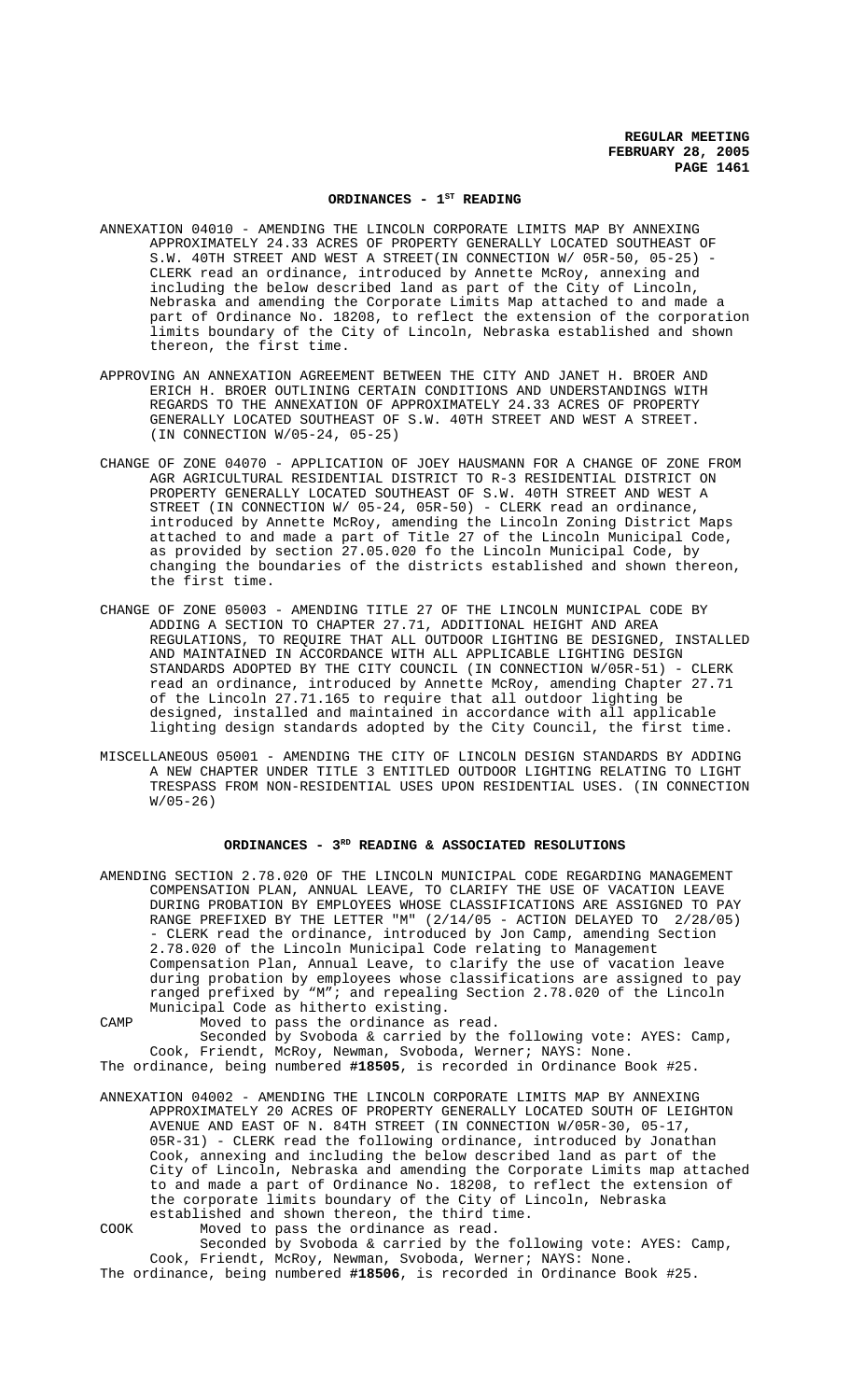APPROVING AN ANNEXATION AGREEMENT BETWEEN THE CITY AND SCOTT C. ANDERSON OUTLINING CERTAIN CONDITIONS AND UNDERSTANDINGS WITH REGARDS TO THE ANNEXATION OF APPROXIMATELY 19.41 ACRES ON PROPERTY GENERALLY LOCATED AT N. 84TH STREET AND LEIGHTON AVENUE (IN CONNECTION WITH 05-16, 05-17, 05R-31) (ACTION DATE: 2/28/05) - CLERK read the following resolution, introduced by Jonathan Cook, who moved its adoption:

A-83227 BE IT RESOLVED by the City Council of the City of Lincoln, Nebraska:

That the agreement titled Anderson's Place Conditional Annexation and Zoning Agreement, which is attached hereto, marked as Attachment "A" and made a part hereof by reference, between the City of Lincoln and Scott C. Anderson ("Owner"), outlining certain conditions and understandings relating to the annexation of approximately 19.41 acres of property generally located south of Leighton Avenue and east of North 84th Street, is approved.

BE IT FURTHER RESOLVED that the Mayor is authorized to execute the Annexation Agreement on behalf of the City.

BE IT FURTHER RESOLVED that the City Clerk is directed to return two

fully executed copies of this Agreement to Rick Peo, Chief Assistant City Attorney, for distribution to the Owner.

BE IT FURTHER RESOLVED that the City Clerk is directed to record the

Annexation Agreement or a summary memorandum thereof with the Register of Deeds, filing fees to be paid by the Owner.

Introduced by Jonathan Cook Seconded by Svoboda & carried by the following vote: AYES: Camp, Cook, Friendt, McRoy, Newman, Svoboda, Werner; NAYS: None.

CHANGE OF ZONE 04011 - APPLICATION OF SCOTT ANDERSON FOR A CHANGE OF ZONE FROM AG AGRICULTURAL DISTRICT TO R-3 RESIDENTIAL DISTRICT AND H-4 GENERAL COMMERCIAL DISTRICT ON PROPERTY GENERALLY LOCATED SOUTH OF LEIGHTON AVENUE AND EAST OF N. 84TH STREET (IN CONNECTION W/05R-30, 05-16, 05R-31) - CLERK read the following ordinance, introduced by Jonathan Cook, amending the Lincoln Zoning District maps attached to and made a part of Title 27 fo the Lincoln Municipal Code, as provided by Section 27.05.020 of the Lincoln Municipal Code, by changing the boundaries of the districts established and shown thereon, the third time.

COOK Moved to pass the ordinance as read.

Seconded by Svoboda & carried by the following vote: AYES: Camp, Cook, Friendt, McRoy, Newman, Svoboda, Werner; NAYS: None. The ordinance, being numbered **#18507**, is recorded in Ordinance Book #25.

SPECIAL PERMIT 04009 - APPLICATION OF SCOTT ANDERSON TO DEVELOP ANDERSON'S PLACE PLANNED SERVICE COMMERCIAL CENTER FOR APPROXIMATELY 86,120 SQ. FT. OF FLOOR AREA, WITH REQUESTED WAIVERS OF THE REQUIRED FRONT YARD SETBACK ALONG N. 84TH STREET, TO ELIMINATE INTERNAL SETBACKS, AND TO REDUCE THE SIDE YARD SETBACK, ON PROPERTY GENERALLY LOCATED SOUTH OF LEIGHTON AVENUE AND EAST OF N. 84TH STREET (IN CONNECTION W/05-16, 05R-30, 05-17) (ACTION DATE: 2/28/05) - CLERK read the following resolution, introduced

by Jonathan Cook, who moved its adoption:<br>A-83228 WHEREAS, Scott Anderson has submitt WHEREAS, Scott Anderson has submitted an application designated as Special Permit No. 04009 for authority to develop Anderson's Place Planned Service Commercial Center consisting of 86,120 square feet of floor area, with requested waivers to reduce the front yard setback along N. 84th Street, eliminate internal setbacks, and to reduce the side yard setback, on property located south of Leighton Avenue and east of N. 84th Street, and legally described to wit:

A portion of Lot 100 I.T., located in the Southwest Quarter of Section 14, Township 10 North, Range 7 East of the 6th P.M., Lancaster County, Nebraska, more particularly described by metes and bounds as follows: Commencing at the west quarter corner of Section 14, Township 10 North, Range 7 East of the 6th P.M.; thence south 89 degrees 24 minutes 54 seconds east (an assumed bearing) on the north line of the Southwest Quarter, a distance of 1326.42 feet to a found 5/8" rebar for the north 1/16 corner of the Southwest Quarter; thence south 00 degrees 02 minutes 38 seconds west, on the west line of Lot 10 I.T. extended, a distance of 33.00 feet, to the northwest corner of Lot 10 I.T.; thence along the north line of said Lot 10 I.T. north 89 degrees 24 minutes 55 seconds west, for a distance of 560.58 feet and the point of beginning; thence south 00 degrees 35 minutes 05 seconds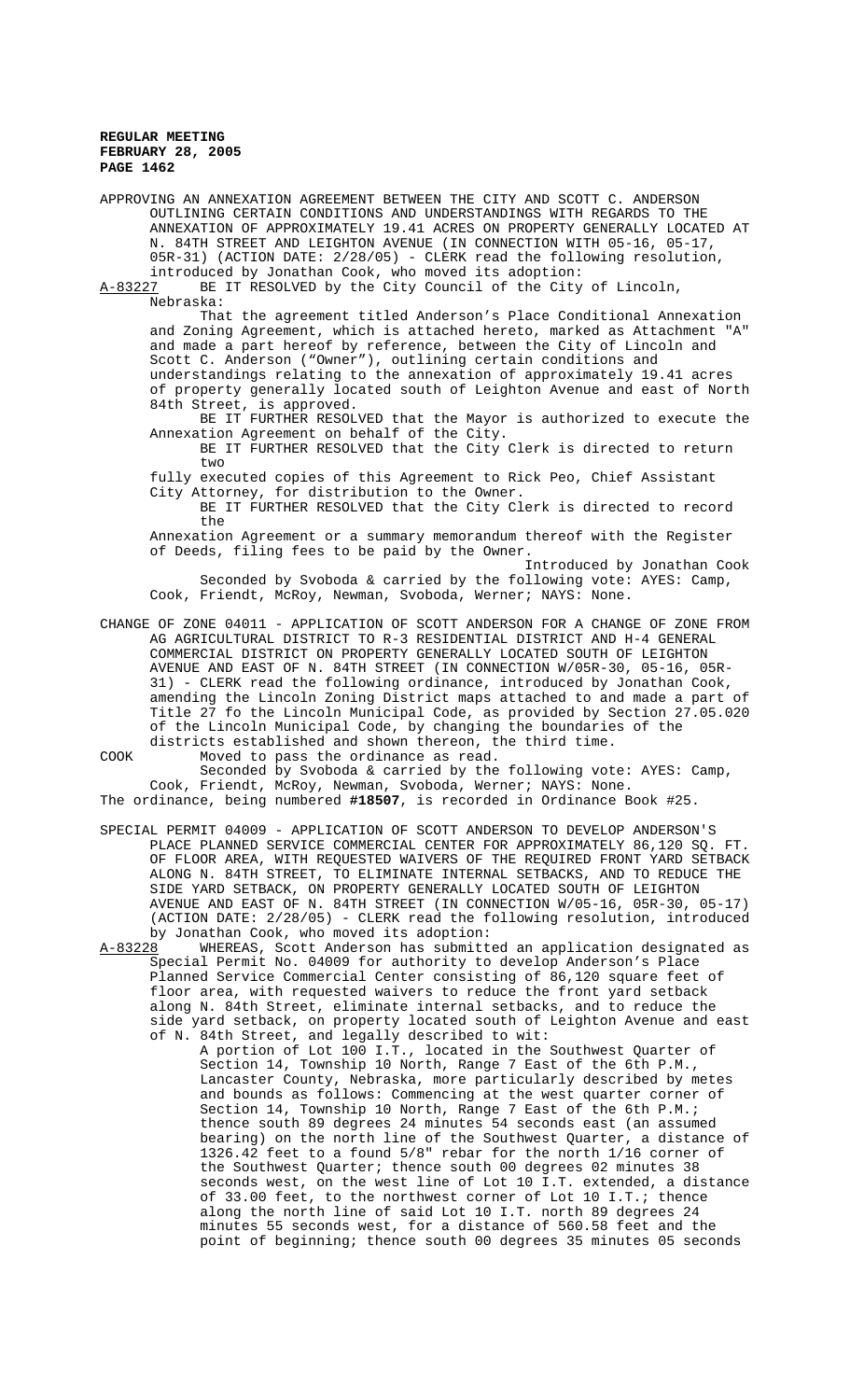west, a distance of 234.50 feet; thence south 89 degrees 24 minutes 55 seconds east, a distance of 110.00 feet; thence south 00 degrees 35 minutes 05 seconds west, a distance of 49.00 feet; thence north 89 degrees 24 minutes 55 seconds west, a distance of 110.00 feet; thence south 00 degrees 35 minutes 05 seconds west, a distance of 398.61 feet; thence south 89 degrees 57 minutes 47 seconds west, on the north line of said Addition, a distance of 668.35 feet to the northwest corner of Morning Glory Estates Addition, said point being on the east right-of-way of North 84th Street; thence north 00 degrees 02 minutes 13 seconds west on the east right-of-way of North 84th Street, a distance of 105.38 feet; thence north 00 degrees 59 minutes 41 seconds west, on said rightof-way, a distance of 299.12 feet; thence north 00 degrees 02 minutes 13 seconds west, on the east right-of-way of North 84th Street, a distance of 245.00 feet; thence north 26 degrees 39 minutes 06 seconds east, on the southeasterly right-of-way of North 84th Street, a distance of 44.53 feet to a point on the south right-of-way of Leighton Avenue; thence south 89 degrees 24 minutes 55 seconds east, on said south right-of-way, a distance of 660.79 feet to the point of beginning, and containing a calculated area of 468,020.91 square feet or 10.74 acres, more or less;

WHEREAS, the real property adjacent to the area included within the site plan for this commercial center will not be adversely affected; and

WHEREAS, said site plan together with the terms and conditions hereinafter set forth are consistent with the intent and purpose of Title 27 of the Lincoln Municipal Code to promote the public health, safety, and general welfare.

NOW, THEREFORE, BE IT RESOLVED by the City Council of the City of Lincoln, Nebraska:

That the application of Scott Anderson, hereinafter referred to as "Permittee", to develop Anderson's Place Planned Service Commercial Center consisting of 86,120 square feet of floor area, on the property legally described above, be and the same is hereby granted under the provisions of Section 27.63.470 of the Lincoln Municipal Code upon condition that construction and operation of said development be in strict compliance with said application, the site plan, and the

following additional express terms, conditions, and requirements: This permit approves 86,120 square feet of floor area and reduction of the front yard setback along N. 84th Street to 40 feet, elimination of internal setbacks to 0 feet, and reduction of the side yard setback to 20 feet as shown on the site plan.<br>2. Before receiving building permits:

Before receiving building permits:

a. The Permittee must submit an acceptable, revised final plan including 7 copies.

b. The construction plans must conform to the approved plans.

c. Final Plats must be approved by the City.

2. Before occupying the buildings all development and construction must be completed in conformance with the approved plans. 3. All privately-owned improvements shall be permanently maintained by the Permittee or an appropriately established owners

association approved by the City Attorney.

4. The site plan approved by this permit shall be the basis for all interpretations of setbacks, yards, locations of buildings, location of parking and circulation elements, and similar matters.<br>5. The terms, conditions, and requirements of the

The terms, conditions, and requirements of this resolution shall be binding and obligatory upon the Permittee, his successors, and assigns. The building official shall report violations to the City Council which may revoke the special permit or take such other action as may be necessary to gain compliance.<br>6. The Permittee shall sign

The Permittee shall sign and return the City's letter of acceptance to the City Clerk within 30 days following approval of the special permit, provided, however, said 30-day period may be extended up to six months by administrative amendment. The City Clerk shall file a copy of the resolution approving the special permit and the letter of acceptance with the Register of Deeds, filing fees therefor to be paid in advance by the Permittee.

Introduced by Jonathan Cook Seconded by Svoboda & carried by the following vote: AYES: Camp, Cook, Friendt, McRoy, Newman, Svoboda, Werner; NAYS: None.